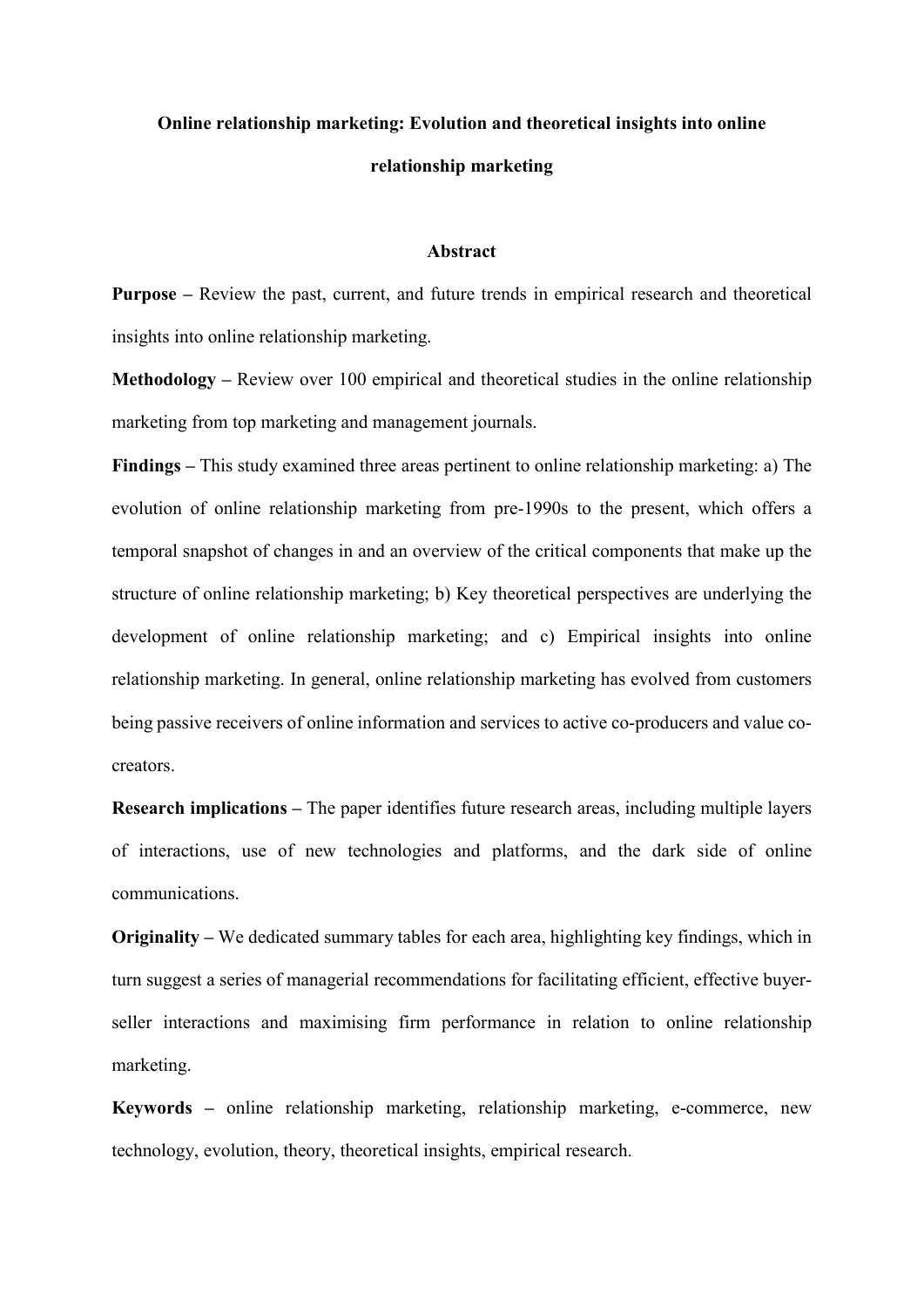#### **1. Overview**

Relationship marketing has been shown to generate strong customer relationships that enhance customer satisfaction, customer loyalty, and firm profits (Firdaus and Kanyan, 2014). It stresses the importance of continuous interactions between the seller and buyer in order to develop a long-term relationship (Jain, Kamboj, Kumar and Rahman, 2018; Palmatier, Dant, Grewal, and Evans, 2006). Additionally, the increasing interest in online shopping has prompted many companies to move into cyberspace (Jensen and Wagner, 2018; Thaichon, 2017). The Internet allows service providers to grow and deliver a unique opportunity to expand their business. Nevertheless, the impact of the Internet and technology on relationship marketing are often not adequately investigated, leading to overstated hypothetical predictions of its future potential (Hart, Doherty, and Ellis-Chadwick, 2000). In many circumstances, the resources devoted to developing and retaining e-platforms are fruitless. Therefore, it is imperative to advance our knowledge of online relationship marketing.

To map the evolution of online relationship marketing and provide a thorough review of research insights, we highlight some relevant trends in the composition of online relationship marketing in response to technological change, which leads to some predictions regarding the future of online relationship marketing. In this article, we examine three areas pertinent to online relationship marketing: a) The evolution of online retailing from pre-1990s to the present, which offers a temporal snapshot of changes in and an overview of the key components that make up the structure of online relationship marketing; b) Key theoretical perspectives underlying the development of online retailing; c) Empirical insights into online relationship marketing; and d) Future research directions suggesting key research areas in online relationship marketing.

### **2. Evolution of online relationship marketing**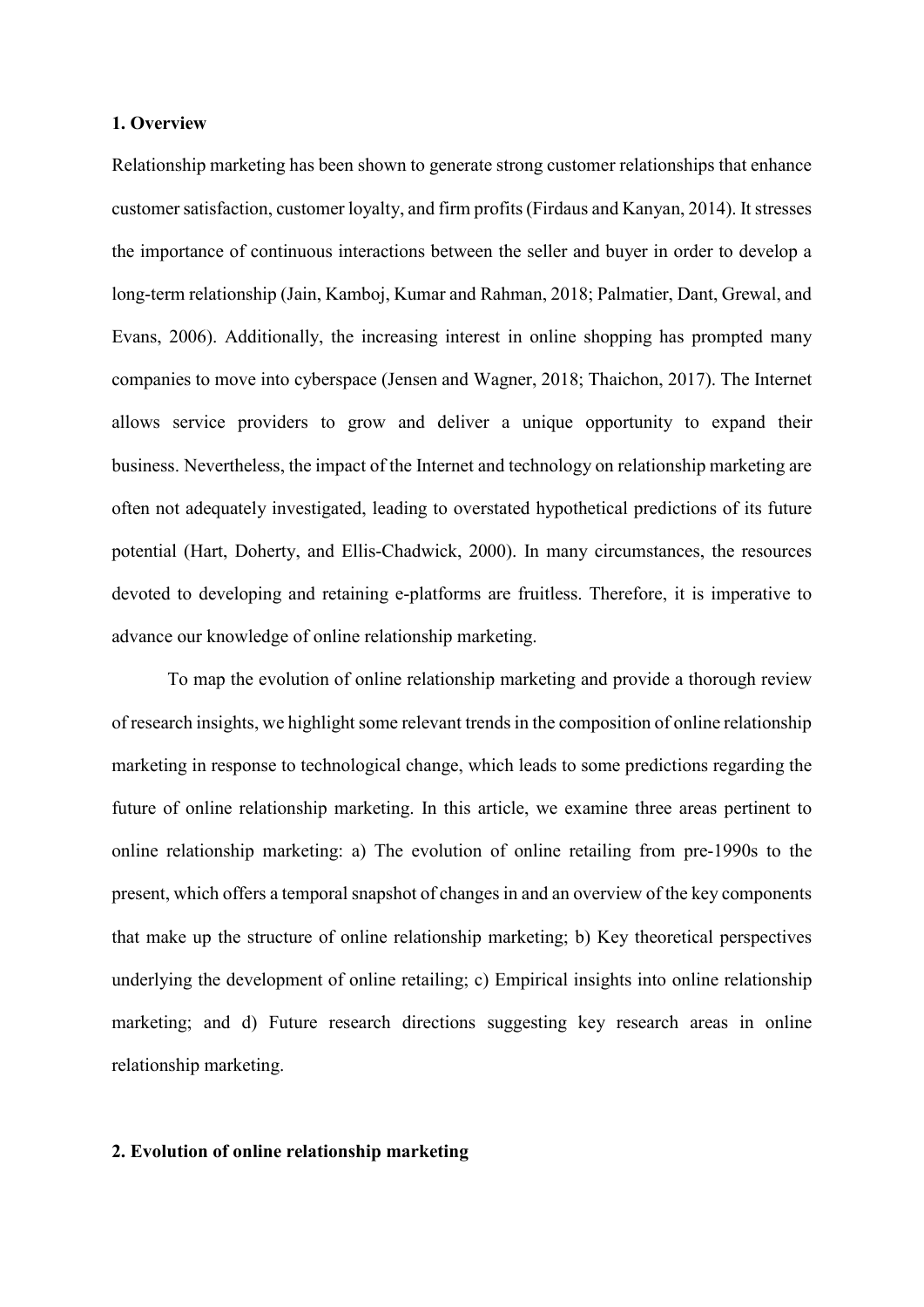This study presents a novel idea on the evolution of online relationship marketing by identifying four main phases: Phase One (the pre-1990 period), Phase Two (the 1990s), Phase Three (2000s), and Phase Four (2010s) (Table 1). Each of these phases is characterised by different key trends and disruptions. In general, online relationship marketing has evolved from customers being passive receivers of online information and services to active co-producers and value co-creators.

|                                       | in line with customer gratification<br>and expectation to build a successful<br>relationship                                                                                                                                                                                                                                                                                                                                                                      | Develop online promotional strategy Design online systems and networks<br>to provide real time information and<br>create a relationship through<br>credibility                                                                                                                                                                                                                                                                                                                                                                                                                                          | Create a successful online<br>relationship based on customer<br>knowledge, social networks and e-<br><b>WOM</b>                                                                                                                                                                                                                                                                                                                                                                                                                                                                                    | Moving forward with value co-<br>creation and build customer equity<br>through retention and repeat<br>purchase                                                                                                                                                                                                                                                                                                                                                                                                                                     |
|---------------------------------------|-------------------------------------------------------------------------------------------------------------------------------------------------------------------------------------------------------------------------------------------------------------------------------------------------------------------------------------------------------------------------------------------------------------------------------------------------------------------|---------------------------------------------------------------------------------------------------------------------------------------------------------------------------------------------------------------------------------------------------------------------------------------------------------------------------------------------------------------------------------------------------------------------------------------------------------------------------------------------------------------------------------------------------------------------------------------------------------|----------------------------------------------------------------------------------------------------------------------------------------------------------------------------------------------------------------------------------------------------------------------------------------------------------------------------------------------------------------------------------------------------------------------------------------------------------------------------------------------------------------------------------------------------------------------------------------------------|-----------------------------------------------------------------------------------------------------------------------------------------------------------------------------------------------------------------------------------------------------------------------------------------------------------------------------------------------------------------------------------------------------------------------------------------------------------------------------------------------------------------------------------------------------|
|                                       | Pre - 1990s                                                                                                                                                                                                                                                                                                                                                                                                                                                       | 1990s to 2000s                                                                                                                                                                                                                                                                                                                                                                                                                                                                                                                                                                                          | 2000s to 2010s                                                                                                                                                                                                                                                                                                                                                                                                                                                                                                                                                                                     | 2010s to 2020s                                                                                                                                                                                                                                                                                                                                                                                                                                                                                                                                      |
| <b>Theories</b>                       | Uses gratification theory                                                                                                                                                                                                                                                                                                                                                                                                                                         | Signalling theory                                                                                                                                                                                                                                                                                                                                                                                                                                                                                                                                                                                       | Social influence theory; Social capital<br>theory                                                                                                                                                                                                                                                                                                                                                                                                                                                                                                                                                  | Value co-creation; Customer equity<br>theory                                                                                                                                                                                                                                                                                                                                                                                                                                                                                                        |
| <b>Relationship</b><br>with the buyer | Customer relationships are<br>developed based on the quality,<br>accuracy and effectiveness of<br>communication. The advertising and<br>promotional strategy of a firm should<br>match the expectation of the<br>customers.                                                                                                                                                                                                                                       | A firm can build a relationship with<br>the customers by providing reliable<br>and specific signals on product<br>quality and pricing. The customers<br>expect value for money and will<br>evaluate options to minimise the risk<br>of information overload in the online<br>market. A firm can develop a long-<br>term relationship by designing<br>websites and user interface to<br>provide up to date information with<br>integrity and credibility. A successful<br>online relationship with customers<br>depends on the ability of a firm to<br>reduce the risk of purchasing and<br>consumption. | Social influence provides a broader<br>foundation for a firm to develop a<br>relationship with customers. The<br>online platforms enable social<br>influence and a higher reach for a firm<br>in identifying global customers<br>beyond a physical target market.<br>Social capital is created in the<br>relationship between the firm and the<br>loyal customers.                                                                                                                                                                                                                                 | The relationship is created through a<br>customer centred decision-making<br>process where a customer is<br>considered as a co-producer. The<br>balance of power and a symmetric<br>relationship between the firm and the<br>customers are required to ensure<br>value co-creation. Customer equity is<br>created by building a loyal customer<br>base. The relationship depends on<br>continuous interaction where<br>financial return is justified through<br>repeat purchase over the lifecyle of a<br>customer.                                 |
| Key trends and<br>disruptions         | Factual information, Consumer<br>psychology, positioning, user<br>gratification, imagination                                                                                                                                                                                                                                                                                                                                                                      | Complexity of information, data<br>manipulation, reliability, risk and<br>uncertainty, Integrity                                                                                                                                                                                                                                                                                                                                                                                                                                                                                                        | Social networks, loyalty, speed of<br>information, engagement, goal<br>congruence, sharing                                                                                                                                                                                                                                                                                                                                                                                                                                                                                                         | Co-creation, autonomy, innovation,<br>Life time value, Customer retention,<br>intellectual capital                                                                                                                                                                                                                                                                                                                                                                                                                                                  |
| <b>Key insights</b>                   | It was challenging for firms to reach<br>customers online due to the lack of<br>personal and physical interaction<br>associated with a traditional store.<br>Also, during this stage, only a small<br>number of customers were able to<br>access the Internet. However,<br>pioneering firms needed to obtain a<br>broader understanding of customer<br>preference through computerised<br>simulation modelling and build a<br>strong relationship with customers. | During this period, there was an<br>increase in the number of users<br>'browsing' the Internet. A challenge<br>for online firms is to constantly<br>provide latest information and stay<br>ahead on competition. This era was<br>driven by a knowledge-rich<br>environment where firms were<br>required to design and manage real-<br>time market information systems to<br>build a relationship with customers.<br>The customers tend to trust firms<br>with a higher capacity to filter and<br>process online information on<br>product quality and pricing with<br>certainty and assurance.          | A firm should focus on identifying<br>and satisfying customers who has<br>the potential to influence the<br>behaviour of others through internet<br>and social networks. A monitoring<br>system is required to manage<br>customer correspondence online real-<br>time to ensure creation of positive e-<br>WOM. The present and future<br>consumption intentions and<br>objectives of customers should be<br>identified through proactive<br>information collection and analysis.<br>Firm should encourage customers to<br>share ideas and intentions based on<br>effective online communications. | A firm should develop online<br>strategy to include sophisticated<br>networks, automated processes and<br>communications technology to<br>encougage customer participation in<br>value co-creation such as sharing of<br>innovative ideas. The customers<br>should be comfortable with the user<br>interface of the websites and social<br>media platforms to engage in<br>effective collaboration. Online firms<br>need to obtain post purchase<br>feedback, request product reviews,<br>and design loyalty schemes to<br>develop customer equity. |
| <b>Illustrative</b><br>papers         | Bagozzi (1975), Bialaszewski and<br>Giallourakis (1985), Christian (1962),<br>Hawes (1987), John (1938), Markin<br>(1979), Moran (1963), Roshwalb<br>(1956), Steinberg and Plank (1987)                                                                                                                                                                                                                                                                           | Achrol and Kotler (1999), Alba et al.<br>(1997), Burke (1997), Hart et al. (2000),<br>Herbig and Milewicz (1995),<br>Parasuraman and Grewal (2000),<br>Tiwana (1998), Weiber and Kollmann<br>(1998), Yuan et al. (1998)                                                                                                                                                                                                                                                                                                                                                                                 | Bart et al. (2005), Brown and Krishna<br>(2004), Bruner and Kumar, (2003).<br>Danaher et al. (2003), Dholakia et al.<br>(2009), Kozinets (2002), Kulviwat et<br>al. (2009), Thompson and Arsel<br>(2004), Stephen and Toubia (2010)                                                                                                                                                                                                                                                                                                                                                                | Bartl et al. (2013), Dechant et al.<br>(2019), Dixit et al. (2019), Hollebeek et<br>al. (2019), Lim (2019), McColl-<br>Kennedy et al. (2019), Punyatoya<br>(2019), Shaltoni (2017), Steils et al.<br>(2019)                                                                                                                                                                                                                                                                                                                                         |

### Table 1: Evolution of online relationship marketing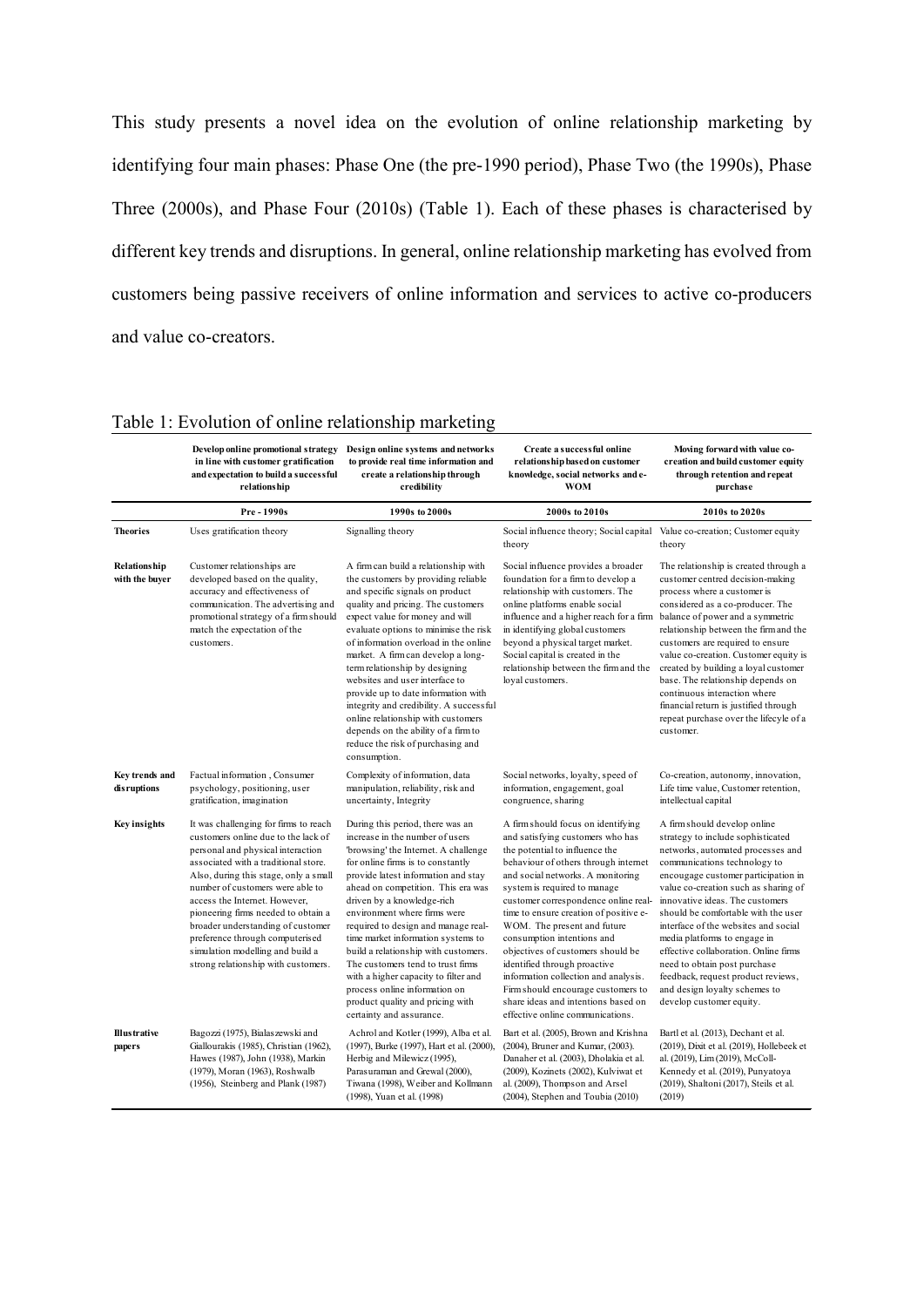The first phase emerged through the novelty of using computer-related technology to obtain product information. The relationship was developed by a firm through the provision of information to induce customer motivation (Hawes, 1987; Steinberg and Plank, 1987). However, this also resulted in the emergence of the information overload, leading to the perceived ambiguity of online information (Bialaszewski and Giallourakis, 1985). In Phase 2, successful firms, developed over time online systems to deliver a clear signal to customers, increasing certainty and eliminating the crisis of ambiguity (Achrol and Kotler, 1999). The increase in online competition and the standardisation of the offers created a difficulty to sustain the online relationship with customers (Yuan et al., 1998). This led to Phase 3 in which firms were able to build a strong relationship through social interaction and engagement with their customers. The online systems, strategy, and customer interface were designed to accommodate social affiliation and knowledge sharing with customers (Kulviwat et al., 2009). Finally, Phase 4 originated through the advancement of social media platforms, leading to higher customer sovereignty. Customers have become co-producers over the effective lifecycle (Hollebeek et al., 2019).

# *2.1 Pre-1990: Develop an online promotional strategy in line with customer gratification and expectation to build a successful relationship.*

Consumerism, which emerged in the 1970s, formed the principle of customers' need for information and pioneered the concept of relationship marketing leading to the period of the 1990s (Bagozzi, 1975). Firms had to anticipate the pre-purchase expectations and gratification of customers to ensure the development of a long-term relationship (Roshwalb, 1956). As customers required information beyond the quality of products, the Internet offered firms the ability to develop a communications strategy that provides comprehensive information on the entire value chain to satisfy broader psychological needs of customers (Hawes, 1987; Markin,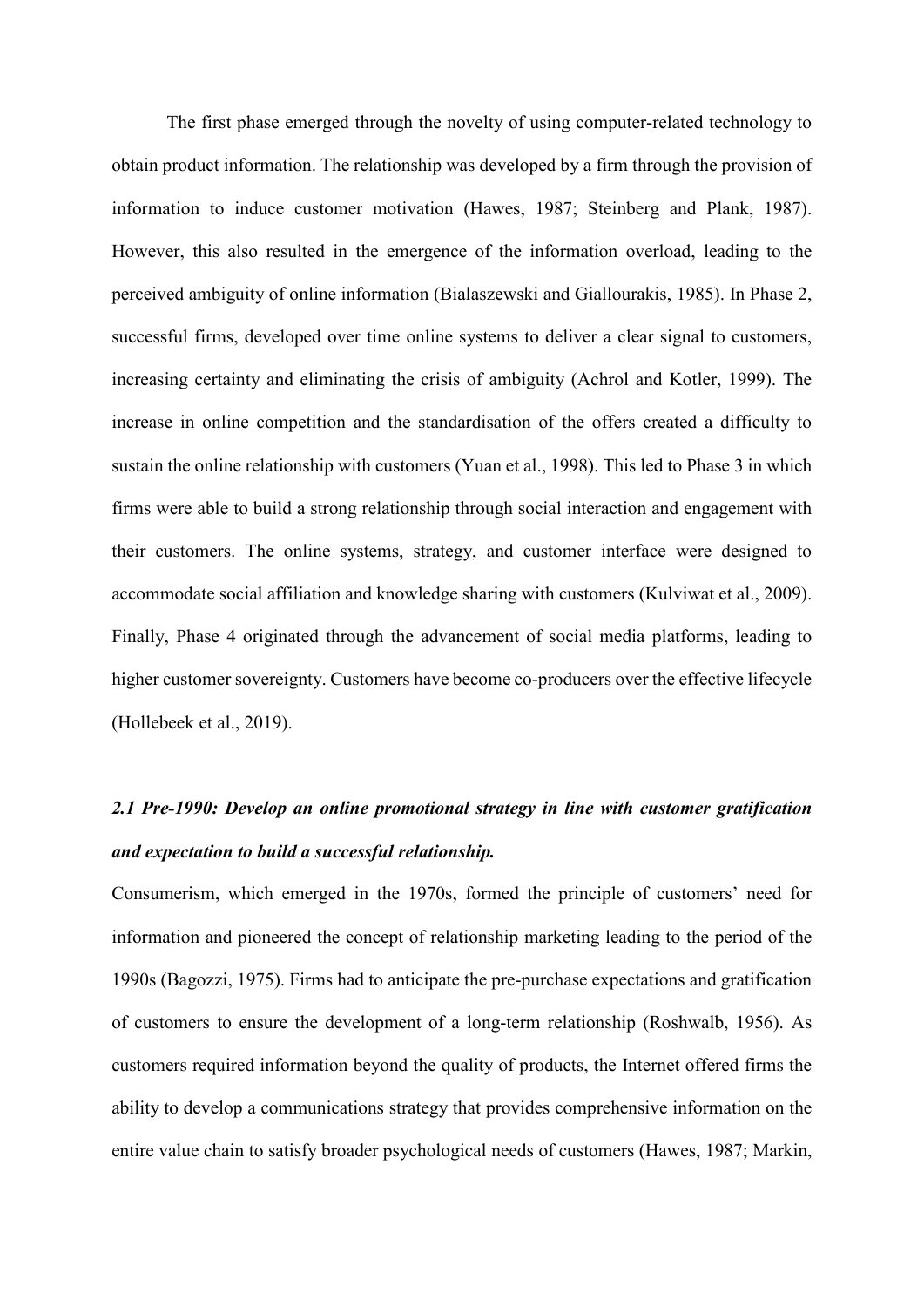1979). However, it was challenging for firms to reach customers online due to the lack of personal and physical interaction associated with a traditional store (Christian, 1962). Furthermore, commercial Internet service providers only began to emerge in the very late 1980s, and limited private connections to parts of the Internet by officially commercial entities commenced in a few American cities by late 1989 and 1990. Therefore, during this stage, only a small number of customers were able to access the Internet.

# *2.2 1990s: Design online systems and networks to provide real-time information and create a relationship through credibility.*

During this period, there was an increase in the number of users 'browsing' the Internet, which became a major source for news and information as an alternative to traditional media and a potential means of targeting target segments in a highly concentrated marketing effort (Tiwana, 1998). However, it was also more challenging for online firms to maintain their market share due to an increase in competition and the emergence of online trading companies (Alba et al., 1997). Thus, to survive in the technology-driven online market, a firm needs to develop sophisticated networks to integrate key stakeholders and provide updated and accurate information to customers. Online relationship building with customers depended on the firm's ability to deliver timely and reliable information on product quality and pricing (Yuan et al., 1998).

# *2.3 2000s: Create a successful online relationship based on customer knowledge, social networks, and e-WOM.*

This era emerged through the advancement of online technologies and the use of multiple devices by customers enabling uninterrupted connectivity and mobility (Bruner and Kumar, 2005). The customers enjoyed a stronger affiliation with online firms that re-designed their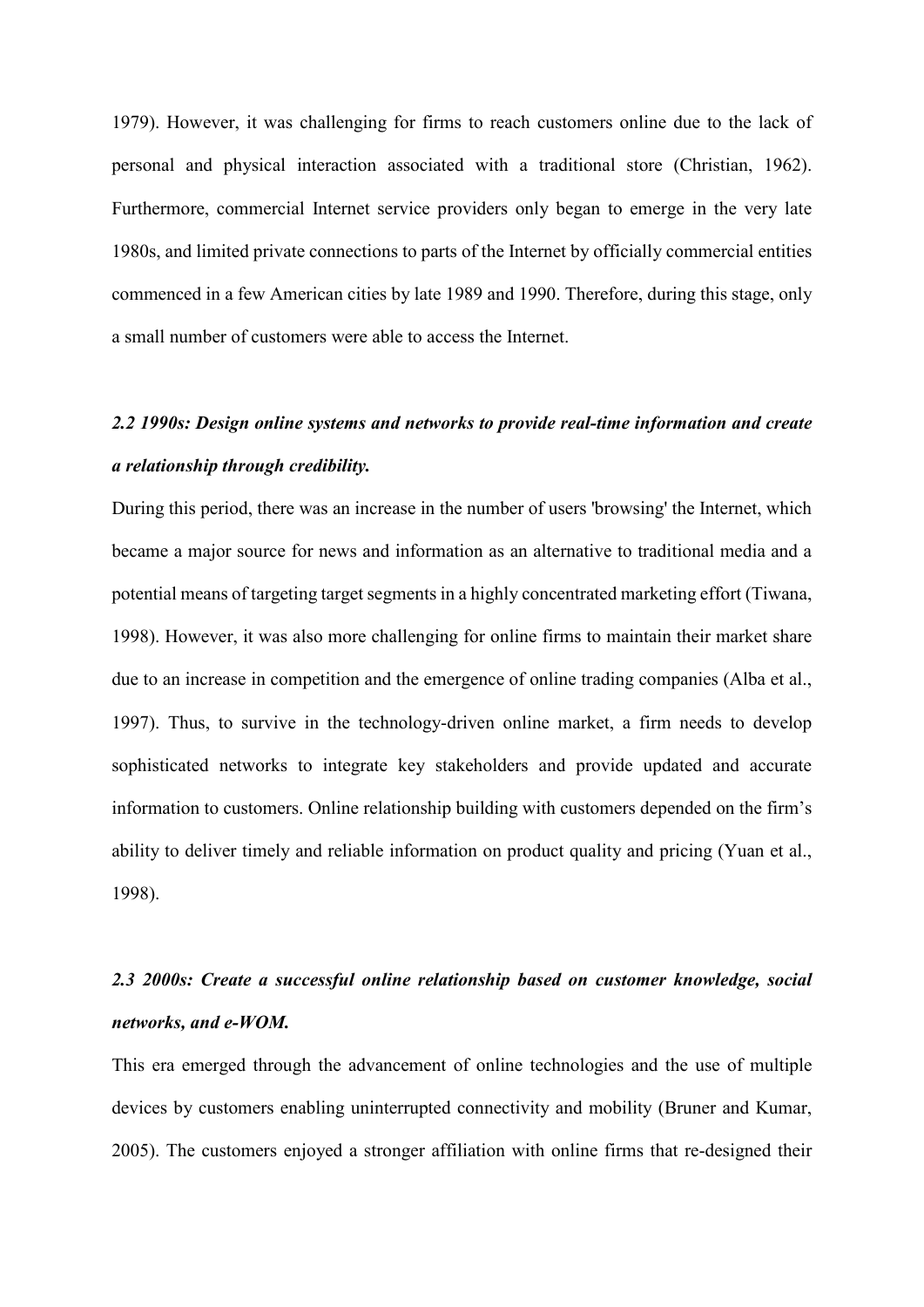online interface to stimulate social interactions (Kulviwat et al., 2009). The online attachment created an opportunity to reach a broader customer base through social influence (Thompson and Arsel, 2004; Brown and Krishna, 2004). Also, the online collaboration between firm and customers enabled the formation of mutual advantage and an increase in social capital through goal congruence (Bart et al., 2005). A firm could develop an online strategy by recognising and rewarding key customers with the potential to influence the behaviour of others through the Internet and social networks (Danaher et al., 2003). A marketing information system and a database are required to facilitate online real-time customer correspondence to ensure the creation of positive e-WOM and a loyal community (Kozinets, 2002).

# *2.4 2010s: Moving forward with value co-creation and building customer equity through retention and repeat purchase.*

The continuous advancement and complexity of new technologies evoked a higher user interest in online communications and enhanced the use of personal devices to access information (Bartl et al., 2013). Growing access to online information enables customers to express their opinions and ideas on their consumption and experience and communicate with firms in real time (Hollebeek et al., 2019). On the other hand, advanced technologies allow firms to gather a significant amount of customer information and, as a result, be able to develop a good understanding of customer preferences, needs, and wants. This leads to higher collaboration, greater customer power, and a more balanced relationship, which enables a firm to build a loyal customer base and helps develop a core-competence (McColl-Kennedy et al., 2019). Furthermore, it is important to design an appropriate user interface and demonstrate superior service delivery to create value to customers (Punyatoya, 2019), which ultimately results in more repeat purchases and higher lifetime customer value (Dechant et al., 2019).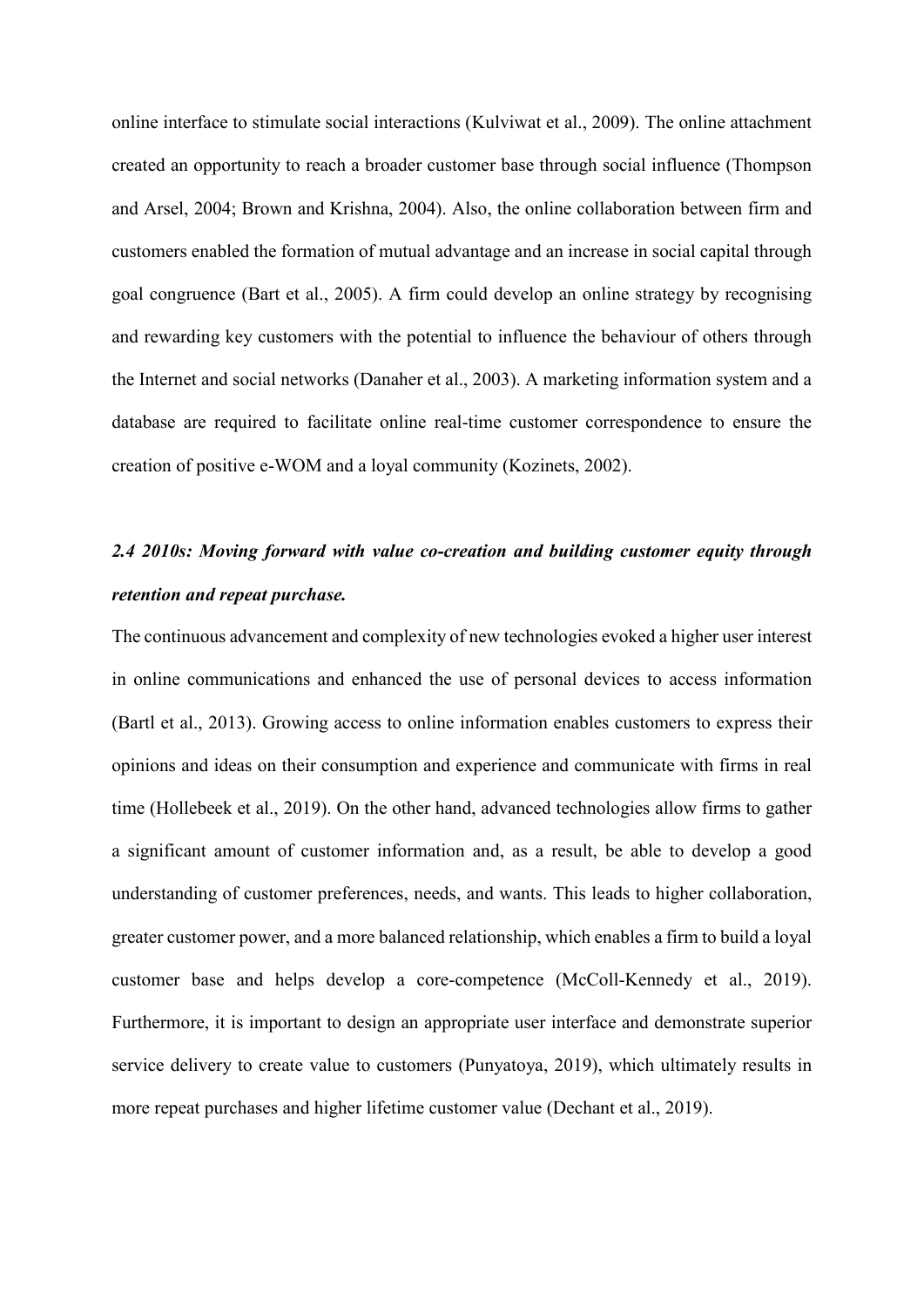## **3. Theoretical insights into online relationship marketing**

The theoretical insights pertaining to online relationship marketing are selected considering the significance and influence on the development of an online relationship between the firms and customers (Thaichon et al., 2018). Although many theories can be used to explain online relationship marketing, we specifically focus on six theories (Table 2) that are fundamental principles and most relevant to the stages of the online relationship marketing evolution specified in the previous section.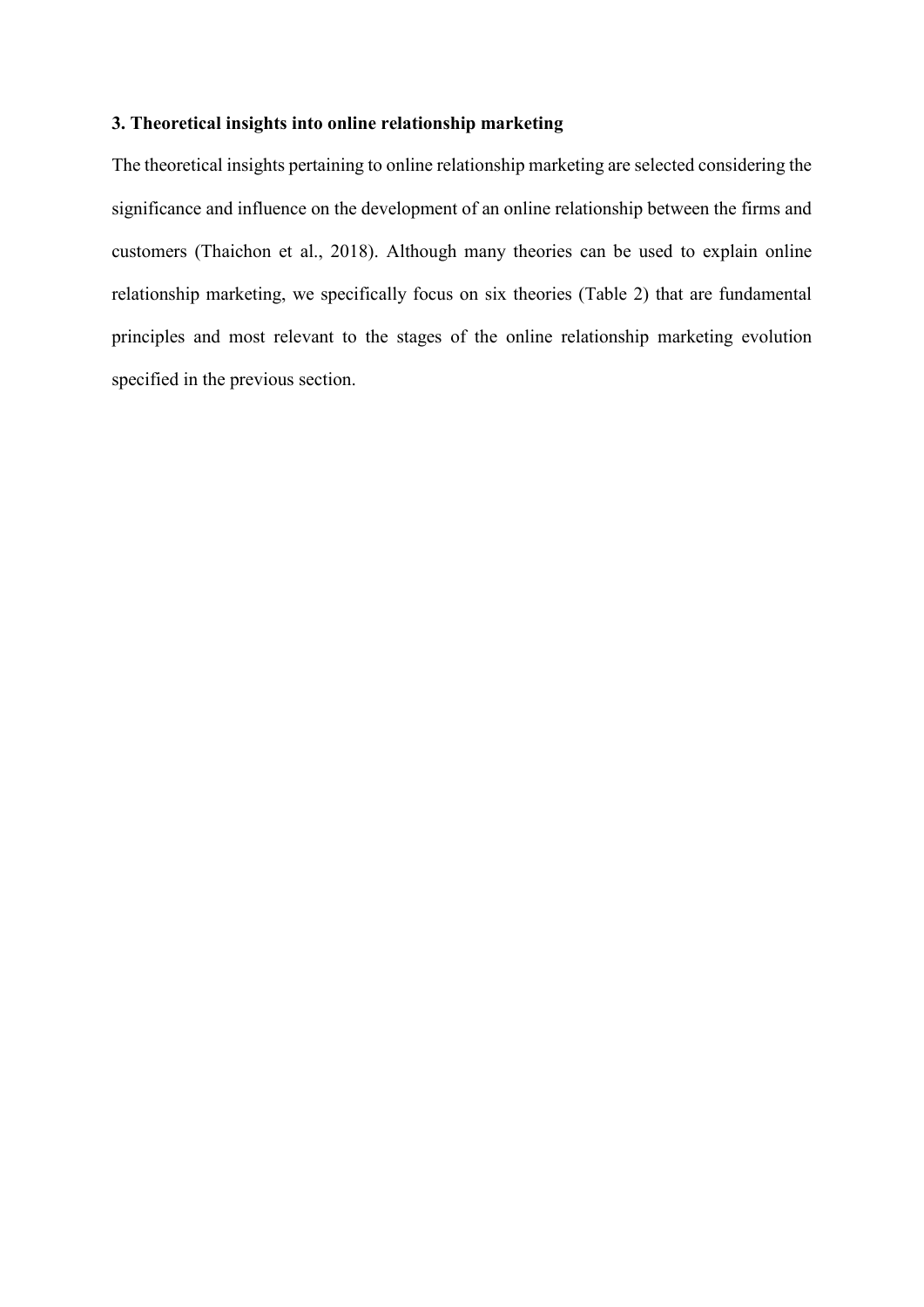| <b>Key Theories</b>                      | Derived from                               | <b>Definitions</b>                                                                                                                                                                                                                                                                                                                                                                                                                                                                                                 | <b>Key Takeaways</b>                                                                                                                                                                                                                                                                                                                                                                                                                                                                                                                 | <b>Illustrative Studies</b>                                                                                          |
|------------------------------------------|--------------------------------------------|--------------------------------------------------------------------------------------------------------------------------------------------------------------------------------------------------------------------------------------------------------------------------------------------------------------------------------------------------------------------------------------------------------------------------------------------------------------------------------------------------------------------|--------------------------------------------------------------------------------------------------------------------------------------------------------------------------------------------------------------------------------------------------------------------------------------------------------------------------------------------------------------------------------------------------------------------------------------------------------------------------------------------------------------------------------------|----------------------------------------------------------------------------------------------------------------------|
| Uses and<br>gratification<br>theory      | Hornik and Schlinger<br>(1981)             | Uses and gratifications theory indicates<br>that individual motivation for information<br>acquisition is determined based on social<br>and psychological needs (Hornik and<br>Schlinger, 1981). The user expectations lead<br>to different patterns of media usage where<br>customers opt for a medium that satisfy<br>their unique needs and experience (Simon,<br>2017).                                                                                                                                         | A firm needs to develop an interactive online<br>platform that is simultaneously entertaining<br>and informative to develop sustainable online<br>relationship marketing (Abrantes et al., 2013).<br>A firm should differentiate online strategy to<br>satisfy customers' needs and wants (Lee et<br>al., 2013).                                                                                                                                                                                                                     | Abrantes et al. (2013), Dolan<br>et al. (2016), Lee et al. (2013),<br>Lim and Kumar (2017)                           |
| Signalling<br>theory                     | Boulding and<br>Kirmani (1993)             | Signalling theory indicates that buyers and<br>sellers possess asymmetric information;<br>therefore, customers use various online<br>cues to make inferences about a firm and its<br>offering (Boulding and Kirmani, 1993).                                                                                                                                                                                                                                                                                        | A firm can provide comprehensive<br>information and different cues such as web<br>site design, brand alliances, seals of<br>approval, return policy and privacy<br>disclosures to facilitate a mutual understating<br>with potential customers and motivate them<br>to purchase (Kirmani and Rao, 2000). Online<br>firms can use signals to separate them from<br>competitors and attract customers (Bonifield<br>et al., 2010).                                                                                                     | Aiken and Boush (2006),<br>Akdeniz and Talay (2013),<br>Bonifield et al. (2010),<br>Zeithaml et al. (2002)           |
| Social influence Kelman (1958)<br>theory |                                            | Social influence theory proposes that an<br>individual's attitudes, beliefs and behaviors<br>are influenced by three theoretical<br>processes, namely compliance process (i.e.<br>the anticipation of others to gain reward or<br>avoid punishment), internalization process<br>(i.e. influence related to group norms that<br>match their goals and values) and<br>identification process (i.e. adoption of a<br>behaviour to develop or cultivate a good<br>relationship with a social group) (Kelman,<br>1958). | Under social influence, online customer<br>communities enable a firm to reach a broader<br>online customer base via generation of<br>positive e-WOM communication from<br>satisfied customers (Katona et al., 2011).<br>However, firms should also pay attention to<br>social influence created by customers<br>through online reviews since any negative<br>ideas or criticism can negatively influence the<br>relationship with existing and potential<br>customers (Cheng and Ho, 2015).                                          | Cheng and Ho (2015), Katona<br>et al. (2011), Kelman (1958),<br>Sridhar and Srinivasan (2012),<br>Wang et al. (2016) |
| Social capital<br>theory                 | Coleman (1990)                             | Social capital refers to the resources derived<br>from a network of relationships developed<br>over a period of time such as structural (e.g.<br>network ties), cognitive (e.g. shared<br>language and understanding), and relational<br>(e.g. friendship, relational norms,<br>obligations and mutual identification)<br>dimensions (Filieri et al., 2014).                                                                                                                                                       | Social capital theory identifies that stronger<br>relationships between a firm and its<br>customers leads higher levels of resources<br>(Hartmann and Herb, 2015). A firm need to<br>leverage social capital such as the power of<br>the customers' network (Qu et al., 2013).<br>Furthermore, the willingness to solve<br>customer problems and share resources<br>through online collaboration can facilitate the<br>creation of social capital to enhance customer<br>loyalty and long-term retention (Mathwick et<br>al., 2007). | de Kervenoael et al. (2009),<br>Huang (2016), Mathwick et<br>al., (2008), Qu et al. (2013)                           |
| Value co-<br>creation                    | Vargo and Lusch<br>(2004)                  | Value co-creation signify a shift from<br>product dominant logic to service dominant<br>logic, positioning the customer as a co-<br>producer of value (Vargo and Lusch, 2004).<br>Customers are not a passive receiver of<br>value but value is co-created between the<br>firm and its active customer through<br>interactions (Payne et al., 2008)                                                                                                                                                                | The online environment provides firms with<br>an opportunity use multiple platforms<br>including websites, social media and related<br>networks to effectively interact with<br>customers, faciliate the exchange of<br>resources and enable value co-creation<br>process (Abeza et al., 2018).                                                                                                                                                                                                                                      | Abeza et al. (2018), Chen et<br>al. (2018), Quach and<br>Thaichon (2017), Zhang et al.<br>(2018)                     |
| Customer<br>equity theory                | Hogan et al. (2002),<br>Rust et al. (2004) | Customer equity theory recognise a<br>customer as an asset of the firm where a<br>long-term relationship between the firm and<br>the customer leading to generating<br>consistent profit over the effective<br>economic life of a customer (Hogan et al.,<br>$2002$ ).                                                                                                                                                                                                                                             | Customer equity theory encourages firms to<br>focus on building a loyal customer base and<br>emphasise on creating a path for marketing to<br>be financially accountable on the basis of<br>financial return over a period of time (Rust et<br>al., 2004). A firm should identify the total<br>revenue and profit that can be generated from<br>existing and prospective customers over the<br>customer life cycle, and allocate resources<br>based on optimal customer segmentation<br>(Benedetto and Kim, 2016).                   | Jais wal et al. (2018), Hwang et<br>al. (2016), Zang et al. (2016)                                                   |

## Table 2: Theoretical insights into online relationship marketing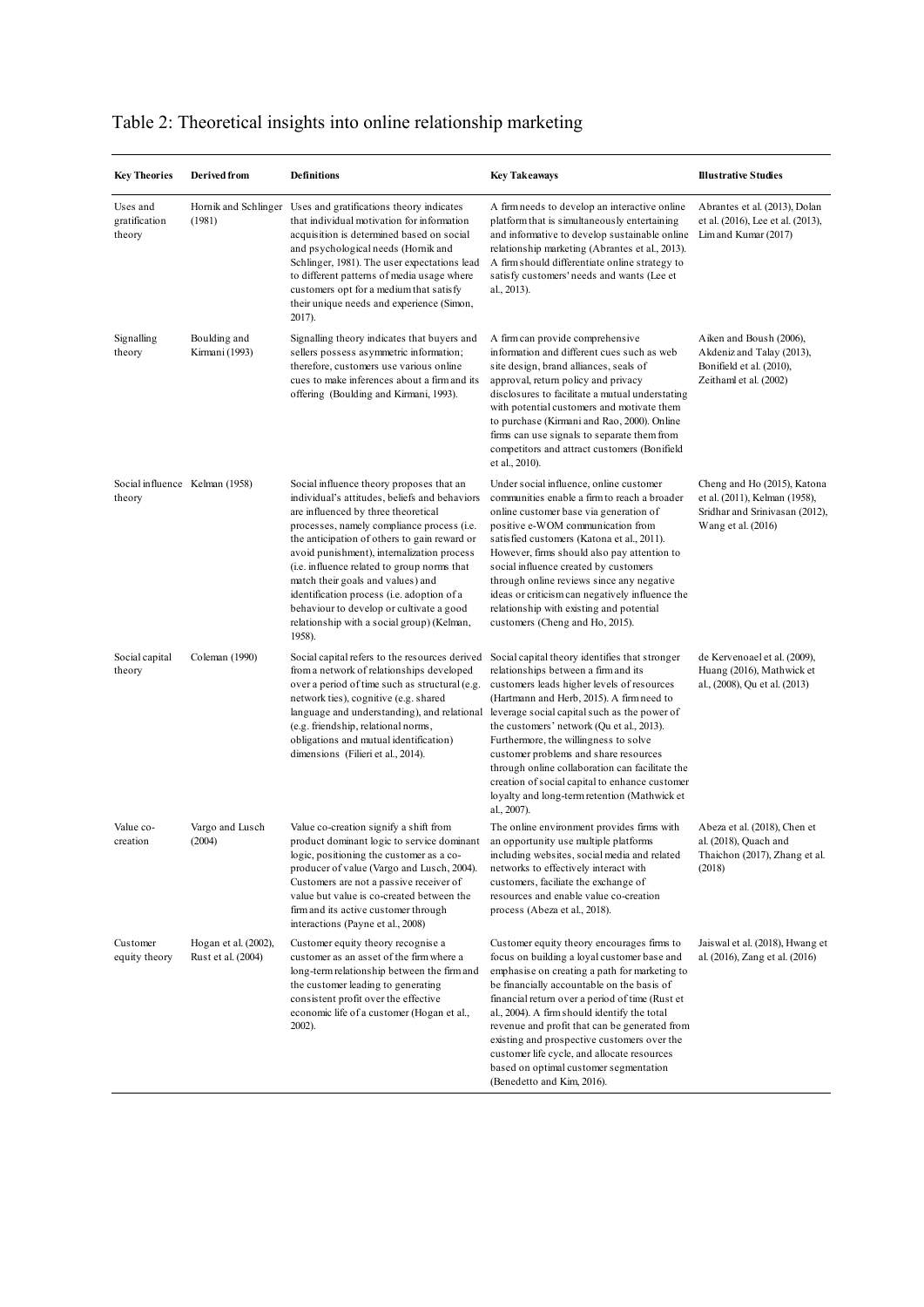### *3.1 Uses and Gratification Theory*

The uses and gratifications theory demonstrates that gratifications sought from the media can include diversion, entertainment, and information (O'Donohoe, 1994). These motivations will vary according to the social roles and psychological disposition of individual audience members, such as the desire to enrich social and psychological needs (Hornik and Schlinger, 1981). Therefore, user expectations lead to different patterns of media usage and, as a result, customers tend to select a medium that is capable of delivering the anticipated communication (Simon, 2017). Customers often expect enjoyment and a feeling of connectedness in searching for information online (Lim and Kumar, 2017). In line with this thinking, Calder, Malhouse and Schaedel (2009) reveal that customer participation in discussions and socialisation with other online users via a website can increase the effectiveness of firm-initiated marketing communications. Therefore, online firms need to invest in developing interactive and pleasurable experiences for customers in order to connect with them. They also need to identify the social and cognitive paradigms associated with each target market and develop a unique promotional strategy to position their products or services. In addition, effective communication and information exchange via social media can be used to motivate customers to engage in collaborative communications (Dolan et al., 2016).

## *3.2 Signalling Theory*

Signalling theory indicates that customers face an information asymmetry on the entire decision-making process, from evaluating pre-purchase options to post-purchase consumption (Mitra and Fay, 2010). This creates an opportunity for firms to gain a competitive advantage by providing better information quality (Boulding and Kirmani, 1993). Although development of an effective signalling strategy can be challenging due to the unavailability of the tangible signals, which are only associated with physical stores (Katona et al., 2011), different virtual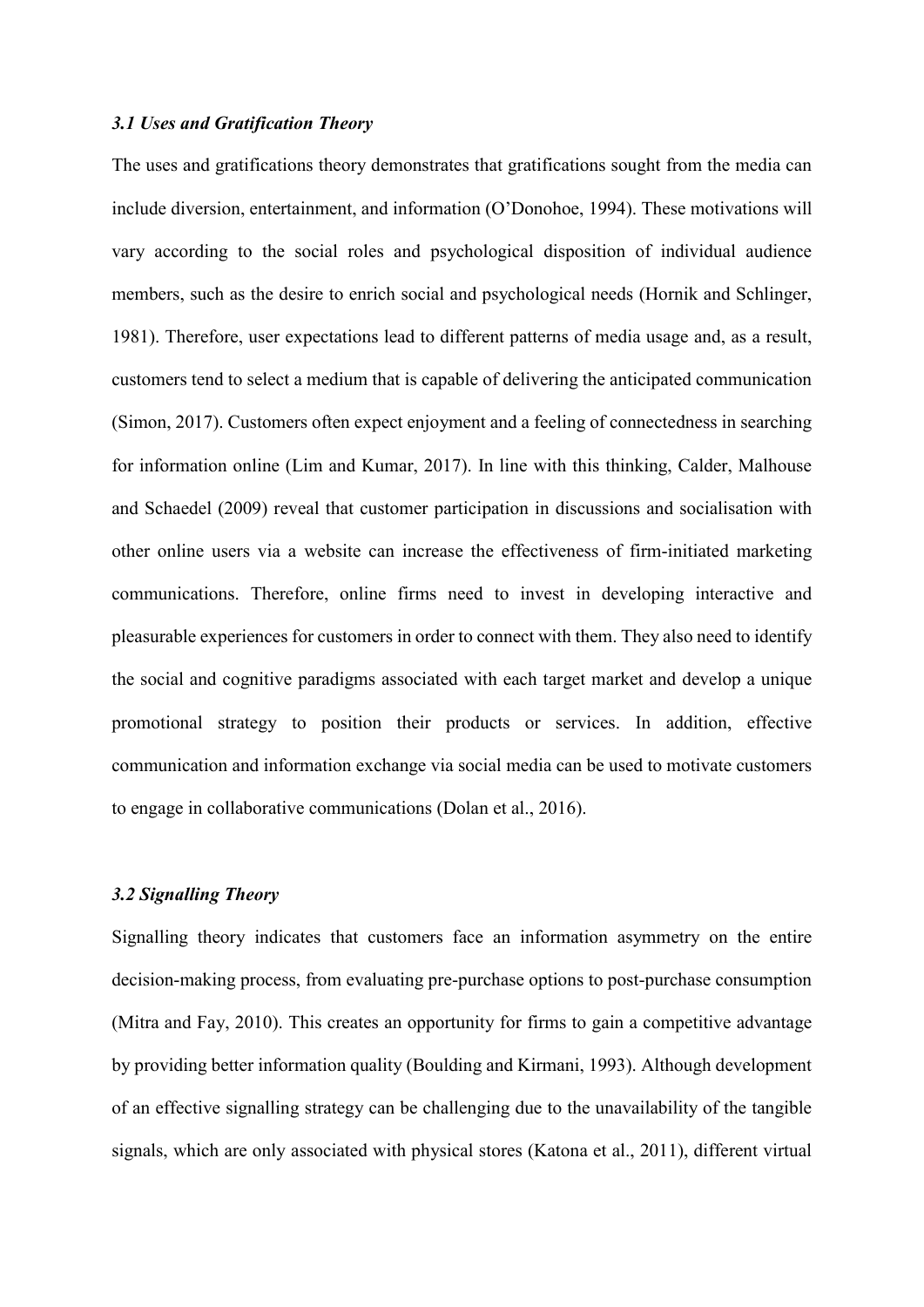informational cues, for example, web site design, brand alliances, seals of approval, return policy, and privacy disclosures can act as signals and may help customers to make inferences about a firm (Akdeniz and Talay, 2013). A convincing online strategy is required to increase customer confidence in receiving and interpreting information and, as a result, developing a positive relationship between a firm and its customers (Akdeniz and Talay, 2013). A firm should carefully design their websites and other online platforms to separate them from competitors and increase credibility and assurance (Aiken and Boush, 2006).

#### *3.3 Social Influence Theory*

Social influence theory proposes that an individual's attitudes, beliefs, and behaviours are influenced by three theoretical processes, namely compliance process (i.e. the anticipation of others to gain reward or avoid punishment), internalisation process (i.e. influence related to group norms that match their goals and values), and identification process (i.e. adoption of a behaviour to develop or cultivate a good relationship with a social group) (Kelman, 1958). Online communities can benefit from functional and social benefits by collaboration and the sharing of knowledge (Wang et al., 2016). The interactions between various online users can prompt the diffusion of information, generation of novel ideas, and development of a common interest in consumption (Aral, 2011). Under the social influence, online customer communities enable a firm to reach a broader online customer base via the generation of positive e-WOM communication from satisfied customers (Katona et al., 2011). For example, a positive online review by an opinion leader could have a favourable impact on other users and help strengthen the relationship between a firm and a wider community of customers (Sridhar and Srinivasan, 2012). However, firms need to monitor the social influence created by customers in online platforms, such as social media, since any adverse influence can damage the relationships (Cheng and Ho, 2015).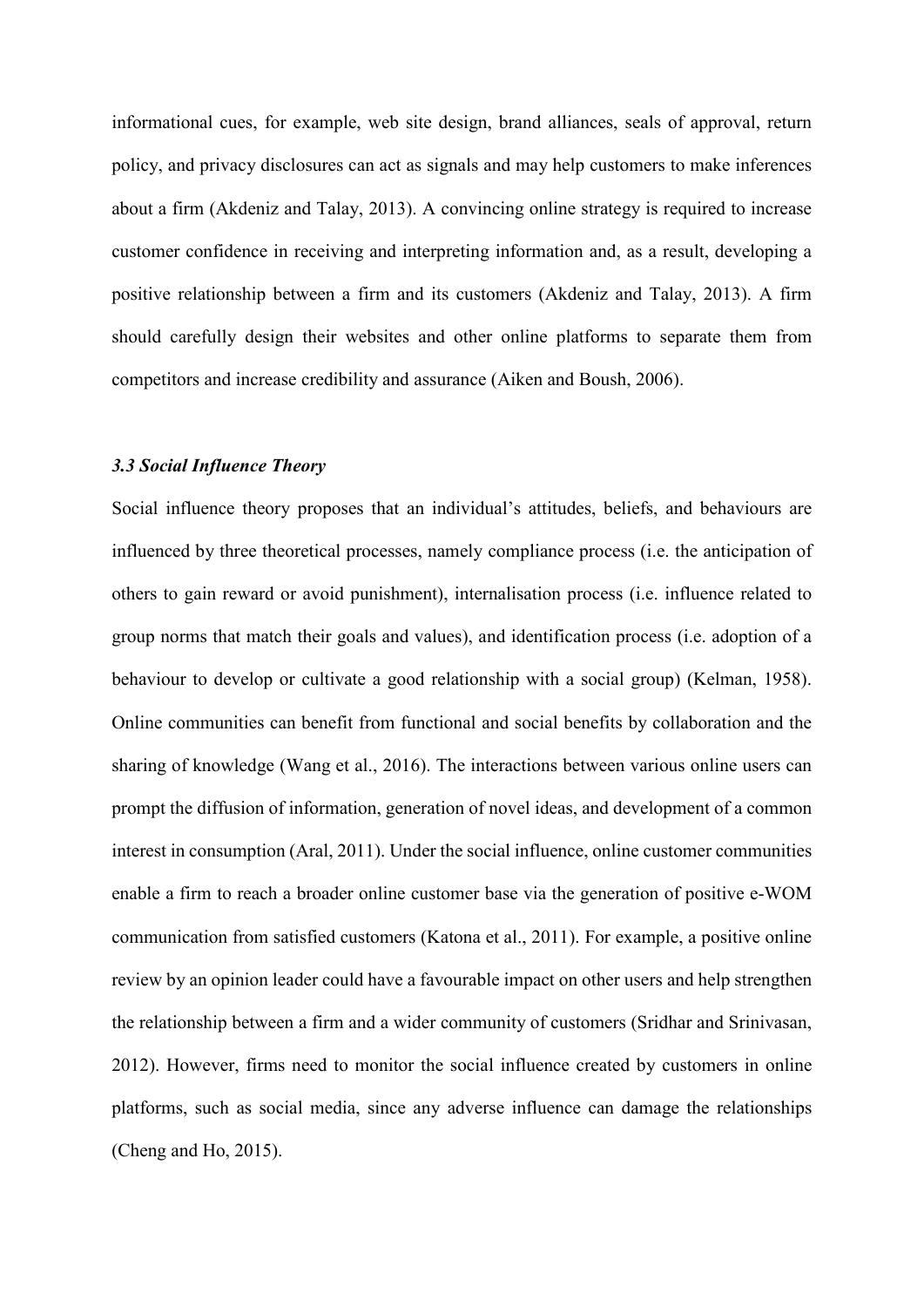## *3.4 Social Capital Theory*

The social capital theory identifies networks of relationships developed over time as resources (Filieri et al., 2014). Social capital often takes different forms and includes different critical aspects, such as structural (e.g. network ties), cognitive (e.g. shared language and understanding), and relational (e.g. friendship, relational norms, obligations, and mutual identification) dimensions (Huang, 2016). Social capital between buyers and sellers not only can help enhance dyadic relationships, but it can also increase customer involvement. The relationship between the firm and customers can result in collective benefits, including the sharing of tangible and intangible resources such as knowledge and values. Hence, organisations should leverage social capital in their long-term relationships with loyal customers (Huang, 2016). Furthermore, the willingness to solve customer problems and share resources through online collaboration will ensure the creation of social capital to enhance customer loyalty and long-term retention (Mathwick et al., 2007).

#### *3.5 Value Co-Creation*

Service-dominant logic emphasises the value co-creation process in which customers are coproducers and engage in the exchange of resources (Vargo and Lusch, 2004). Payne et al. (2008) claim that customers are not a passive receiver of value, but value is co-created between the firm and its active customers through interactions. The online environment enables a firm to use multiple platforms to interact with customers and encourage their participation in the value creation process (Abeza et al., 2018). Co-creating value requires firms to engage its customers and captivate and nurture the resources they share during this process, such as feedback and ideas for new product development (Quach and Thaichon, 2017). Firms can also inspire co-creation by developing online visitor communities, social clubs, and brand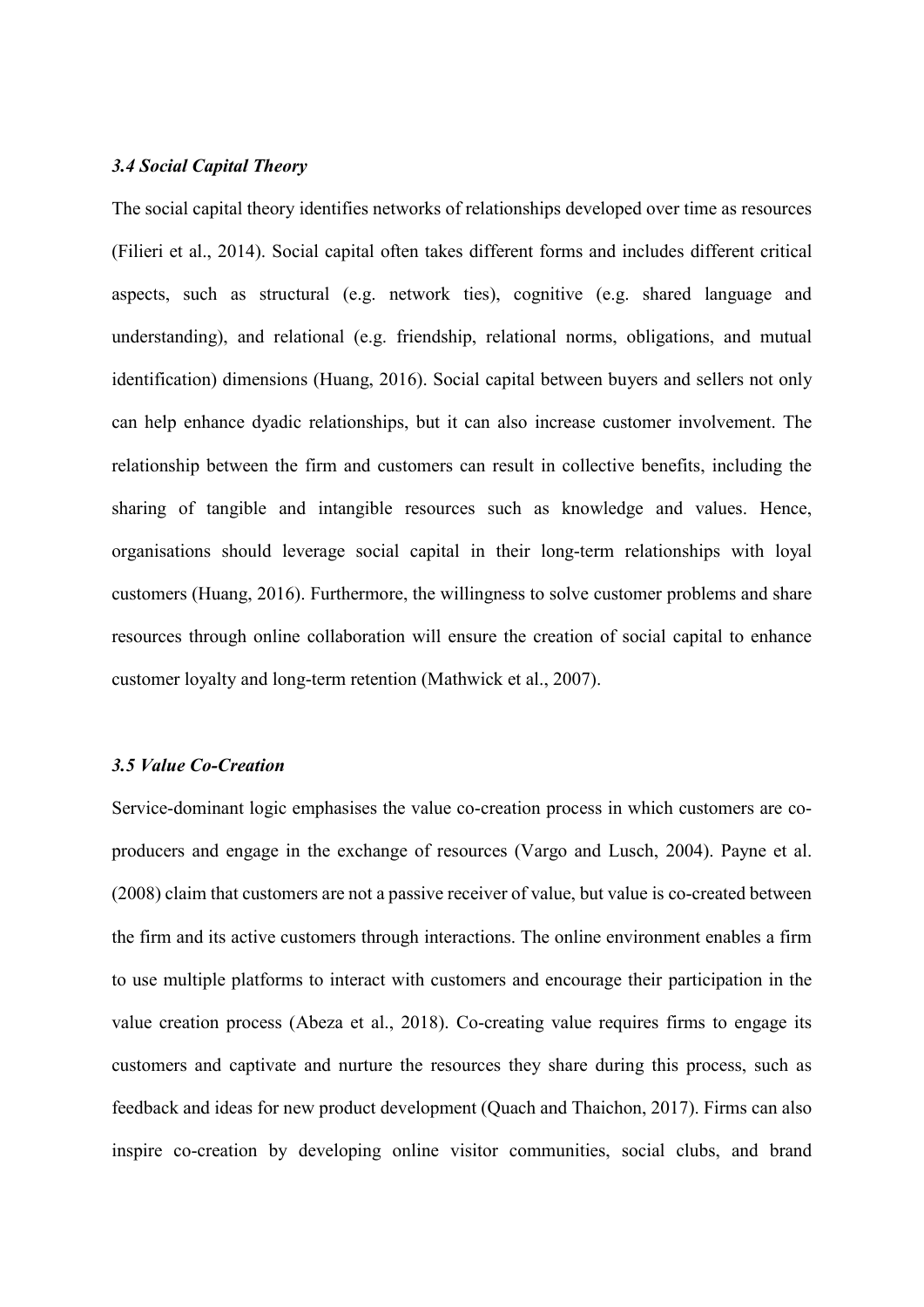associations (Zhang et al., 2018). Greater value co-creation can lead to a better relationship between firms and customers (Chen et al., 2018).

#### *3.6 Customer Equity Theory*

Customer equity is defined as "the total of the discounted lifetime values summed over all of the firm's current and potential customers" (Rust et al. 2004, p.110). This inspires firms to focus on building a loyal customer base and ensure decisions are financially accountable on the basis of return on investment over a period of time (Rust et al., 2004). Customer equity theory recognises a customer as an asset of the firm, as a long-term relationship leads to consistent profit over the effective economic life (Hogan et al., 2002). Therefore, a firm should determine the total revenue and profit that can be generated from existing and prospective customers in order to identify key customers and allocate resources based on optimal customer lifetime value. A firm can segment customers based on online purchases and target stages of the lifecycle and consequently, design differentiated strategies such as providing incremental rewards to loyal customers to build sustainable online relationships (Jaiswal et al., 2018).

## **4. Empirical insight into online relationship marketing**

Table 3 presents the major areas in empirical online relationship marketing studies, namely, relationship quality, relationship development, dynamic value creation and destruction, and technologies in online relationship marketing.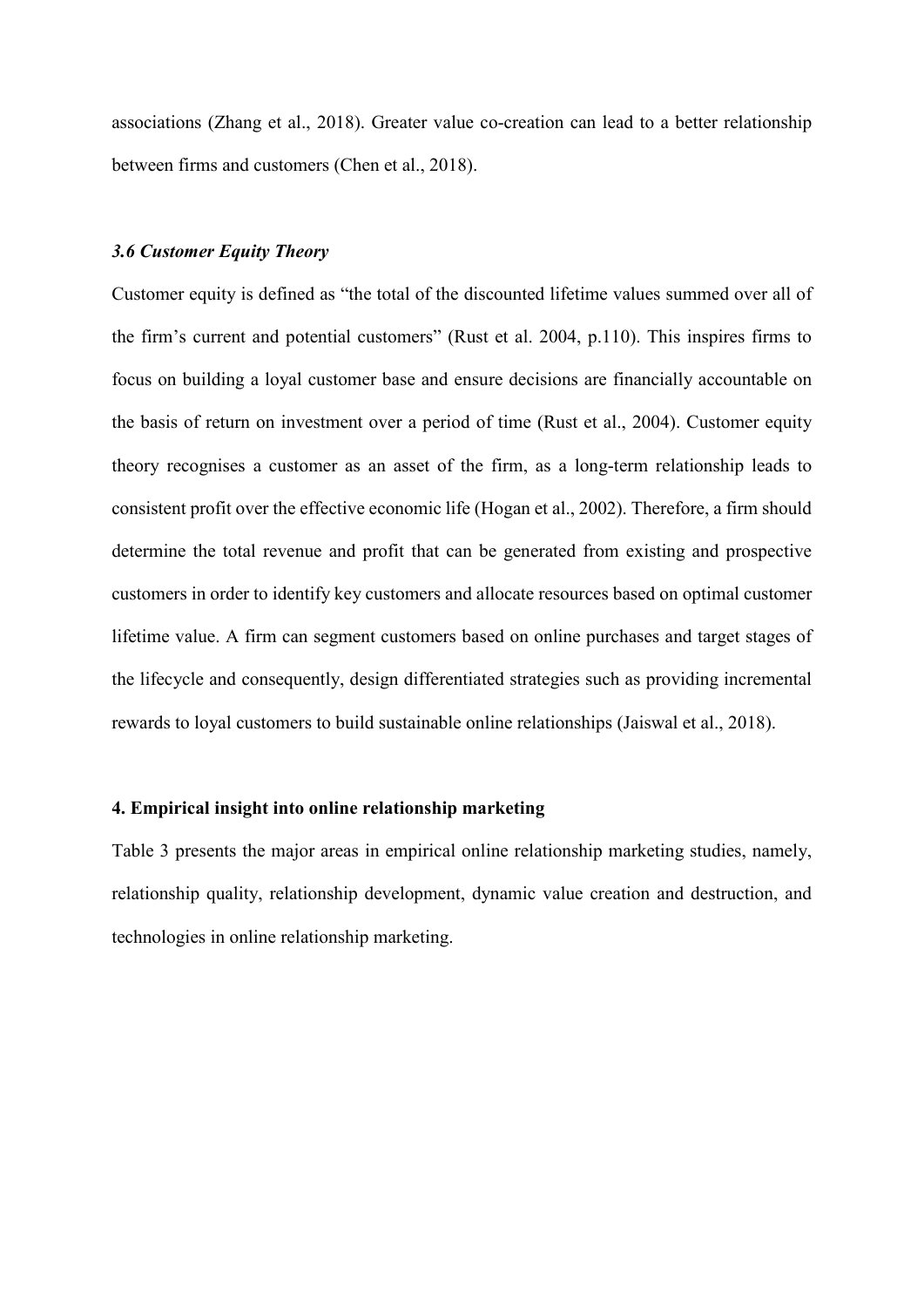## Table 3: Empirical insights into online relationship marketing

| <b>Key Constructs</b>                                                                         | <b>Theory</b>                                                                                     | Methodology/Research<br>Context                                                                                                                             | <b>Key Findings</b>                                                                                                                                                                                                                                                                                                                                                                                                                                                                                                                      | <b>Illustrative Study</b>         |
|-----------------------------------------------------------------------------------------------|---------------------------------------------------------------------------------------------------|-------------------------------------------------------------------------------------------------------------------------------------------------------------|------------------------------------------------------------------------------------------------------------------------------------------------------------------------------------------------------------------------------------------------------------------------------------------------------------------------------------------------------------------------------------------------------------------------------------------------------------------------------------------------------------------------------------------|-----------------------------------|
| Relationship quality                                                                          |                                                                                                   |                                                                                                                                                             |                                                                                                                                                                                                                                                                                                                                                                                                                                                                                                                                          |                                   |
| Online trust influence                                                                        | Signalling theory                                                                                 | Survey<br>Sampling frame is<br>National Family<br>Opinion's online panel<br>across different<br>industries (Websites)                                       | It was found that privacy and order fulfillment are the most influential Bart et al. (2005)<br>determinants of trust for sites in with high information risk and<br>involvement whereas navigation has the strongest influence on trust<br>for information-intensive sites. In addition, trust affects behavioural<br>intent such as willingness to click through, leaving or resuming a<br>site, sending e-mail messages, downloading trials, and placing an<br>order.                                                                  |                                   |
| Social media<br>involvement; loyalty                                                          | Social exchange<br>theory/social capital<br>theory                                                | Field experiment<br>Selected program<br>members participated in<br>a Facebook group                                                                         | The participants who gathered loyalty points through their social<br>media engagement had significantly higher level of attitudinal loyalty<br>towards the loyalty program and the company than that of the<br>loyalty members who collected points solely through transactions.                                                                                                                                                                                                                                                         | Rehnen et al.<br>(2017)           |
| Commitment; value;<br>behavioural loyalty                                                     | Social identity theory                                                                            | Survey<br>Members of online<br>group buying websites<br>in Taiwan                                                                                           | Perceived value such as scheme value, hedonic value and social<br>value influence affective commitment which in turn have a positive<br>impact on customer online loyalty, namely intention to revisit and<br>purchase more.                                                                                                                                                                                                                                                                                                             | Chiu et al. (2018)                |
| Commitment; trust;<br>loyalty; social media<br>context                                        | Commitment-trust<br>theory; social capital<br>theory                                              | Survey<br>Online brand<br>community members in<br>India                                                                                                     | Commitment to the customer-brand relationship is positively<br>associated to the brand trust. Both trust and commitment in online<br>brand communities are determinants of customer loyalty.                                                                                                                                                                                                                                                                                                                                             | Jain et al. (2018)                |
| Satisfaction; loyalty;<br>trust; value                                                        |                                                                                                   | Survey<br>E-retailing customers                                                                                                                             | The study confirms that e-satisfaction has an impact on e-loyalty.<br>This relationship can be impacted by (a) consumers' individual level<br>factors including convenience motivation, purchase size and inertia,<br>and (b) firms' business level factors such as trust and perceived<br>value.                                                                                                                                                                                                                                        | Anderson and<br>Srinivasan (2003) |
| Relationship development                                                                      |                                                                                                   |                                                                                                                                                             |                                                                                                                                                                                                                                                                                                                                                                                                                                                                                                                                          |                                   |
| Firm incentives<br>Firm incentives; online<br>referral behaviour                              | Customer equity theory Field experiment                                                           | Members of an online<br>shopping mall, Ebates.                                                                                                              | Higher incentives can increase the number of sent referral<br>invitations, new members sign-ups and recruitment of new<br>customers. The difference between incentives for senders and<br>receivers have an impact on the e-referral rates. It is suggested that<br>higher incentives for senders will improve the outcomes.                                                                                                                                                                                                             | Ahrens et al.<br>(2013)           |
| Social media strategy;<br>social customer<br>relationship<br>management; firm<br>performance  | Dynamic capabilities<br>theory; the resource-<br>based view (RBV);<br>value co-creation<br>theory | Stochastic frontier<br>estimation<br>Social media (Facebook)<br>data and COMPUSTAT<br>North America, and<br>Global Fundamentals<br>annual databases         | Integrating social media into marketing strategies is vital to<br>strengthen customer engagement and firm performance. Social media<br>can assist a firm to establish a new form of customer relationship<br>management (CRM), named social customer relationship<br>management (SCRM), and have an impact on firm performance.                                                                                                                                                                                                          | Wang and Kim<br>(2017)            |
| Personalisation:<br>customers'<br>heterogeneous needs                                         | Social capital theory;<br>lead-users theory                                                       | Online survey<br>major internet service<br>provider in China                                                                                                | Firms provide personalised webpages, virtual products and services, Wang and Li<br>as well as allocate customised supporting resources to the customers (2013)<br>Customers of Tencent, a in order to meet customers' heterogeneous needs.                                                                                                                                                                                                                                                                                               |                                   |
| Personalised<br>recommender systems<br>(PRS); customer<br>satisfaction; purchase<br>intention | Social cognitive<br>theory; social<br>interaction theory                                          | Web-based experiments<br>Apps and descriptions<br>from Podgate<br>(www.podgate.com), an<br>online community<br>in South Korea focused<br>on smartphone apps | The findings indicate that social interactions including self<br>referencing and social presence significantly increase the perceived<br>accuracy and novelty of personalised recommender systems which<br>in turn have a positive influence on user satisfaction as well as<br>purchase intention.                                                                                                                                                                                                                                      | Choi et al. (2017)                |
| Personalisation; sense of Interactive media<br>control                                        | effects (TIME) theory                                                                             | Experiment/Online<br>survey<br>Movie recommendation<br>system                                                                                               | Offering customers the ability to customize their privacy settings at<br>the outset improve user experience in the presence of both reactive<br>personalization (i.e., enabling customers to show their preferences<br>before receiving personalized content) and proactive personalization<br>(i.e., automatically fetching it to them). Also, users with relatively<br>less negative privacy experience does not experience much<br>difference between proactive and reactive personalization in<br>triggering their privacy concerns. | Zhang and Sundar<br>(2019)        |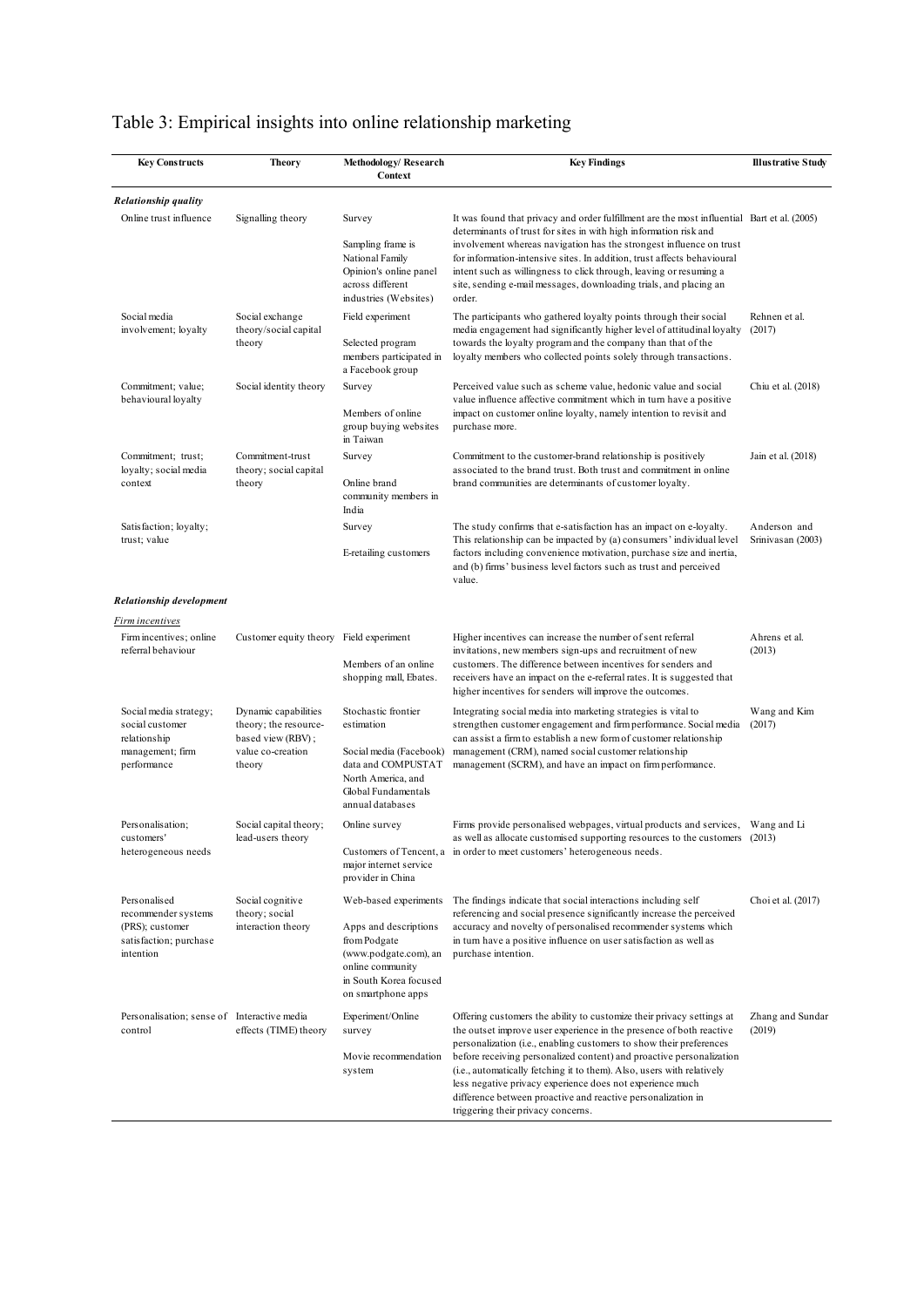## Table 3: Empirical insights into online relationship marketing *(continual)*

| <b>Key Constructs</b>                                                                               | <b>Theory</b>                                                                               | Methodology/Research<br>Context                                                                                                                                                       | <b>Key Findings</b>                                                                                                                                                                                                                                                                                                                                                                                                                                                                                                                   | <b>Illustrative Study</b>        |
|-----------------------------------------------------------------------------------------------------|---------------------------------------------------------------------------------------------|---------------------------------------------------------------------------------------------------------------------------------------------------------------------------------------|---------------------------------------------------------------------------------------------------------------------------------------------------------------------------------------------------------------------------------------------------------------------------------------------------------------------------------------------------------------------------------------------------------------------------------------------------------------------------------------------------------------------------------------|----------------------------------|
| Firm communications                                                                                 |                                                                                             |                                                                                                                                                                                       |                                                                                                                                                                                                                                                                                                                                                                                                                                                                                                                                       |                                  |
| Affective content;<br>linguistic style match                                                        | Communication<br>accommodation theory                                                       | Text mining<br>Affective content and<br>linguistic style<br>properties of customer<br>book reviews                                                                                    | Affective content and linguistic style matches in online reviews<br>increases conversion rates such as percentage of customers who<br>bought the product featured on the retail page in online platforms,<br>demonstrating social influence. Therefore, online firms should find<br>and promote the most persuasive reviews, create guidelines to<br>motivate reviewers to write influential reviews, and adjust the style of<br>their own editorial reviews.                                                                         | Ludwig et al.<br>(2013)          |
| Digital marketing<br>communications;<br>customer relationship<br>management                         |                                                                                             | Multiple-case study<br>Six industrial firms                                                                                                                                           | Digital marketing communication can assist firms in strengthening<br>the relationship communications with customers as well as boosting<br>sales and generating awareness.                                                                                                                                                                                                                                                                                                                                                            | Karjaluoto et al.<br>(2015)      |
| Six complementary social<br>media strategy;<br>companies'<br>communication;<br>reputation           | Corporate<br>communication                                                                  | multiple-case study and<br>theoretical sampling.<br>Italian insurance context reputation.                                                                                             | Longitudinal explorative Six complementary strategies of social media are egocentric,<br>conversational, selective, openness, secretive and supportive<br>strategies. They can be applied to firm communication and used to<br>improve the performance of firms with high, medium and low                                                                                                                                                                                                                                             | Floreddu and<br>Cabiddu (2016)   |
|                                                                                                     |                                                                                             |                                                                                                                                                                                       |                                                                                                                                                                                                                                                                                                                                                                                                                                                                                                                                       |                                  |
| Consumer and brand network<br>Brand online social<br>networking;<br>Consumer-brand<br>relationships | Uses and gratifications<br>theory                                                           | Self-administered web-<br>based survey<br>Consumer panel in the<br><b>United States</b>                                                                                               | Firms can provide information, monetary incentives, entertainment<br>and connectedness of interactions and communications with other<br>social network users to motivate customers to be involved in firm<br>initiated social networks.                                                                                                                                                                                                                                                                                               | Lim and Kumar<br>(2017)          |
| Relational benefits:<br>customer loyalty;<br>customer-based brand<br>equity                         | Incentive motivation<br>theory; equity theory                                               | Survey<br>Italian and Spanish<br>social media users who<br>were also online brand<br>communities members                                                                              | Customers can benefit from brand-customer relationships via social<br>media. The findings show that both social and exploration benefits<br>have an influence on Customer Brand Based Equity (CBBE) and<br>loyalty, while monetary only impact loyalty and recognition benefits<br>influence CBBE.                                                                                                                                                                                                                                    | Sánchez-Casado<br>et al. (2018)  |
| Social network trust;<br>percieved value;<br>willingness to pay                                     | Social capital theory                                                                       | Survey<br>Students from a US<br>universtity                                                                                                                                           | The customer produces trust from social networks that can be<br>transferred to the trust in business transactions which affects the<br>willingness to pay on social network site. The perceived value of<br>online connections and perceived playfulness have significant<br>positive effects on customers' willingness to pay other members on<br>social network sites.                                                                                                                                                              | Han and Windsor<br>(2011)        |
| Influener; adopter;<br>diffusion process in<br>online social networks                               | Diffusion theory; social An individual-level<br>influence theory;<br>network closure theory | diffusion model in<br>which each individual is<br>described by both his or<br>her local<br>network characteristics<br>and demographic<br>information                                  | Local communication network structure, influencers characteristics<br>and potential adopters' characteristics can impact the diffusion<br>process in an online social network. An interesting finding is that<br>the average influential power of a user reduces with the total number<br>of their contacts.                                                                                                                                                                                                                          | Katona et al.<br>(2011)          |
| Dynamic value creation and destruction                                                              |                                                                                             |                                                                                                                                                                                       |                                                                                                                                                                                                                                                                                                                                                                                                                                                                                                                                       |                                  |
| Social influence; online<br>ratings                                                                 | Social influence theory                                                                     | Online customer ratings<br>of hotels<br>Nested ordered logit<br>model.                                                                                                                | Online ratings of other customers can reduce the effects of positive<br>and regular negative features of product experience and can either<br>intensify or reverse the negative effect of product failure, subject to<br>the quality of product recovery. Overall, this shows that consumers<br>who have an impact on others are themselves affected by other<br>consumers and that this impact depends on their product experience.                                                                                                  | Sridhar and<br>Srinivasan (2012) |
| Value co-creation and co- Service dominant logic;<br>destruction; customers<br>online engagement    | Value co-creation and<br>co-destruction                                                     | Open-ended questions<br>via MTurk/Critical<br>incidents technique<br>Customers had<br>engagement-induced<br>value co-creation or co-<br>destruction experiences<br>in online channels | Customers are more likely to co-create value when they are delighted, Zhang et al. (2018)<br>feel valued and reciprocated, collect incentives, are asked for<br>feedback, can rely on service recovery efforts and interact with<br>helpful, empathetic, polite and responsive employees. On the other<br>hand, co-destruction occurs when customer experience impolite<br>employee manners, indifference, conflict with company<br>representatives, technological issues, lack of complaint platforms<br>and aspiration for revenge. |                                  |
| Resource exchange;<br>value co-creation; value<br>co-destruction                                    | Social resource theory;<br>Value co-creation<br>theory                                      | Indepth interviews<br>Luxury customers in<br>Thailand                                                                                                                                 | The online interactions between customers and a firm can involve<br>exchange of resources such as love, status, information, and<br>services. It is acknowledged customers' individual expectations<br>determine how their resources are used in their interactions with the<br>brand. Value can also be co-created or co-destroyed with inputs and<br>influence from customers and others, for example consumption<br>communities and social network users.                                                                          | Quach and<br>Thaichon (2017)     |
| User experience sharing                                                                             | Service dominant<br>logic; Value co-creation                                                | Online survey<br>Smartphone app users<br>who were visitors to or<br>members of online<br>communities                                                                                  | Customer-to-customer user experience sharing is a significant driver<br>of both firm-desired customer efforts and customer insights.<br>Customers' user experience sharing can be significantly affected by<br>their competence (technological sophistication) and willingness to<br>share (enjoyment from helping others).                                                                                                                                                                                                           | Chen et al. (2018)               |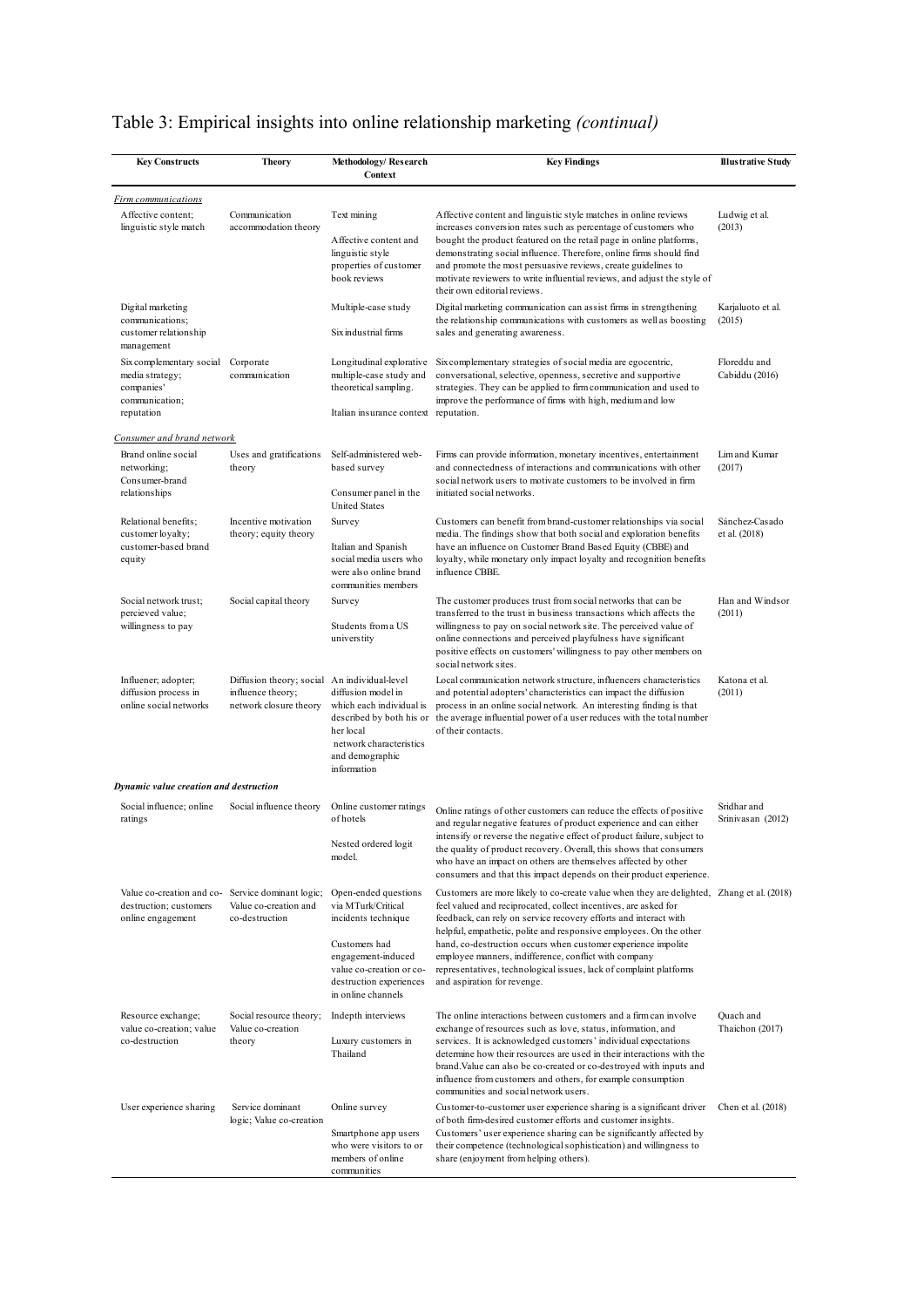## Table 3: Empirical insights into online relationship marketing *(continual)*

| <b>Key Constructs</b>                                                                                 | <b>Theory</b>                           | Methodology/Research<br>Context                                                                                                                                                                                              | <b>Key Findings</b>                                                                                                                                                                                                                                                                                                                                                                                                                                                                                                                                                                                                                                                                                                                                          | <b>Illustrative Study</b>                   |
|-------------------------------------------------------------------------------------------------------|-----------------------------------------|------------------------------------------------------------------------------------------------------------------------------------------------------------------------------------------------------------------------------|--------------------------------------------------------------------------------------------------------------------------------------------------------------------------------------------------------------------------------------------------------------------------------------------------------------------------------------------------------------------------------------------------------------------------------------------------------------------------------------------------------------------------------------------------------------------------------------------------------------------------------------------------------------------------------------------------------------------------------------------------------------|---------------------------------------------|
| <b>Application of new technologies</b>                                                                |                                         |                                                                                                                                                                                                                              |                                                                                                                                                                                                                                                                                                                                                                                                                                                                                                                                                                                                                                                                                                                                                              |                                             |
| Technologies facilitating new business models                                                         |                                         |                                                                                                                                                                                                                              |                                                                                                                                                                                                                                                                                                                                                                                                                                                                                                                                                                                                                                                                                                                                                              |                                             |
| Intelligent<br>recommendation system;<br>data mining technology;<br>cross-reference usage<br>patterns | Value creation                          | Case study<br>Netflix and Spotify                                                                                                                                                                                            | The intelligent recommendation system highlights the importance of<br>unique and suitable recommendations to customers through cross-<br>referencing usage patterns across all users instead of relying on past<br>consumption behaviour of an individual customer. This can be done<br>by using the power of data mining technology.                                                                                                                                                                                                                                                                                                                                                                                                                        | Rayna and<br>Striukova (2016)               |
| The triadic business<br>model (T model)                                                               | Resource dependency<br>theory           | Case study<br>Empirical examples from<br>Uber                                                                                                                                                                                | The new business model, T-model, aiming at creating value by<br>facilitating exchanges and transactions among two or more parties<br>via a platform. The T-model is also considered representing two-<br>sided markets.                                                                                                                                                                                                                                                                                                                                                                                                                                                                                                                                      | Andreassen et al.<br>(2018)                 |
| Technologies facilitating interactions and communications                                             |                                         |                                                                                                                                                                                                                              |                                                                                                                                                                                                                                                                                                                                                                                                                                                                                                                                                                                                                                                                                                                                                              |                                             |
| Social listening; Big data; Prospect theory;<br>User generated content                                | Outside-in marketing                    | Multivariate GARCH<br>model: sentiment<br>analysis<br>The first study use data<br>focusing on Apple's<br>iPhone brand. The<br>second study use data<br>from 4 airlines: Delta,<br>JetBlue, Southwest and<br>United Airlines. | Using the outside-in perspective, the study shows that engaging<br>from an outside-in perspective, i.e., by listening in social media can<br>enable firms to gain a competitive advantage. The study shows<br>significant volatility spillovers between the growth rates of user-<br>generated content and stock returns.                                                                                                                                                                                                                                                                                                                                                                                                                                    | van Dieijena et al.<br>2019                 |
| Data-driven online<br>communication;<br>Intelligent agent<br>technologies (IATs)                      | Customer orientation;<br>value creation | Grounded<br>theory/interviews<br>Managers from 50<br>companies in 22<br>industries                                                                                                                                           | Intelligent agent technologies (IATs) are "computational systems<br>that inhabit a complex dynamic environment and continuously<br>perform marketing functions such as (a) dynamic scanning of the<br>environment and market factors including competitors and<br>customers, and firm actions impacting the marketing mix; (b)<br>collaborating and interacting to interpret perceptions, analyzing,<br>learning and drawing inferences to solve problems; and (c)<br>implementing customer-focused strategies that create value for the<br>customers and the firm within the boundaries of trustworthiness and<br>policy". The usage of data-driven online communication and<br>intelligent agent technologies can improve customers online<br>experiences. | Kumar et al. (2017)                         |
| Artificial Intelligence;<br>innovation, multiple actor<br>interactions                                | Value co-creation                       | Case study (open data<br>coding and thematic<br>analysis)<br><b>IBM</b>                                                                                                                                                      | This article highlights the value innovation faciliated by Artificial<br>Intelligence (AI). The findings show that multiple actors can interact,<br>cooperate, learn and find new ways to perform and serve others<br>better and co-create value through AI. In general, AI can be used to<br>promote networking and sharing practices for value creating and<br>innovating.                                                                                                                                                                                                                                                                                                                                                                                 | Russo-Spena,<br>Mele and Marzullo<br>(2018) |
| Text mininh; customer<br>textual feedback;<br>resources                                               | Value cocreation                        | Case study<br>The car park and<br>transfer service in U.K.                                                                                                                                                                   | The study proposes a framework to analyse customer feedback by<br>covering three key components of the value cocreation process:<br>activities, resources, and context. This framework facilitates use of<br>text mining technology for analysis of customer textual feedback that<br>enables firm to evaluate the influence of interaction processes on<br>customer experiences. Text mining technologies help firms be able to<br>timely assess customer experience feedback which is a condition for<br>successful cocreation processes in aan online environment.                                                                                                                                                                                        | Ordenes et al. 2014                         |

## *4.1 Relationship quality in online relationship marketing*

It is critical that firms are able to develop and maintain the quality of their online relationship with buyers in order to increase customer lifetime value. Online relationship quality is widely recognised as a high-level concept that encompasses trust, commitment, and customer satisfaction (Walsh et al., 2010). Trust, defined as "a willingness to rely on an exchange partner in whom one has confidence" (Moorman, Deshpande, and Zaltman, 1993, p. 90), has assumed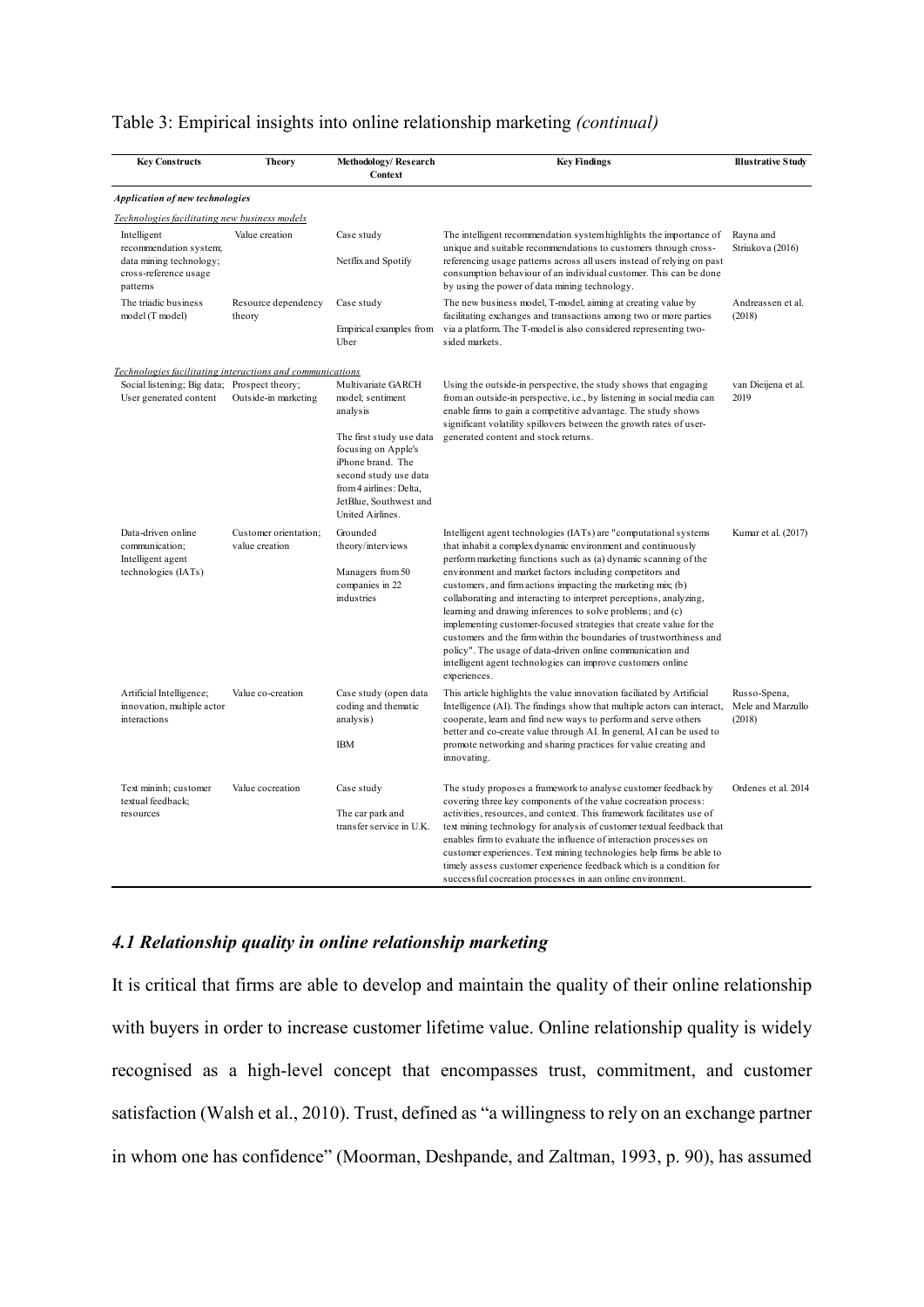an essential role in establishing and maintaining a long-term relationship between sellers and customers. It is often more challenging to establish online trust due to the nature of the virtual environment, which lacks a human touch. According to signalling theory, complete information and virtual cues such as product descriptions, website design, and pricing can be used to establish trust. Also, online firms need to be able to address customer privacy concerns, as well as increase the quality of online communications and the level of security in online transactions in order to build trust (Bart et al., 2005). Once trust is established, customers are more likely to be more committed to e-commerce and online firms. In other words, they develop "an enduring desire to maintain a valued relationship" (Moorman, Deshpande, and Zaltman, 1993). Customer satisfaction is another determinant of trust and commitment and is determined by online performance, such as website quality and online customer service (Jain et al., 2018). Firms that can build a high-quality relationship with customers can benefit from customer loyalty and engagement.

Loyal customers reward firms by an increase in repurchase intention, as well as a share of wallet. Also, they have a higher preference for the firm and are more likely to engage with firms, such as through participation in firm-initiated social media activities, thereby increasing customer engagement value. Customer engagement value is conceptualised as the mechanism of how a customer adds value to the firm through direct and/or indirect contribution (Pansari and Kumar, 2017). Apart from customer purchases contributing directly to firm value, there are three types of indirect contributions. The first one is customer-incentivised referrals, such as email referrals, which are very effective in recruiting new customers who otherwise cannot be reached via traditional marketing channels (Kumar, 2018). Furthermore, customers can indirectly contribute to firms through their social media influence in a social network, which can also result in a ripple effect and extend to a larger group of customers (Hogan et al., 2002).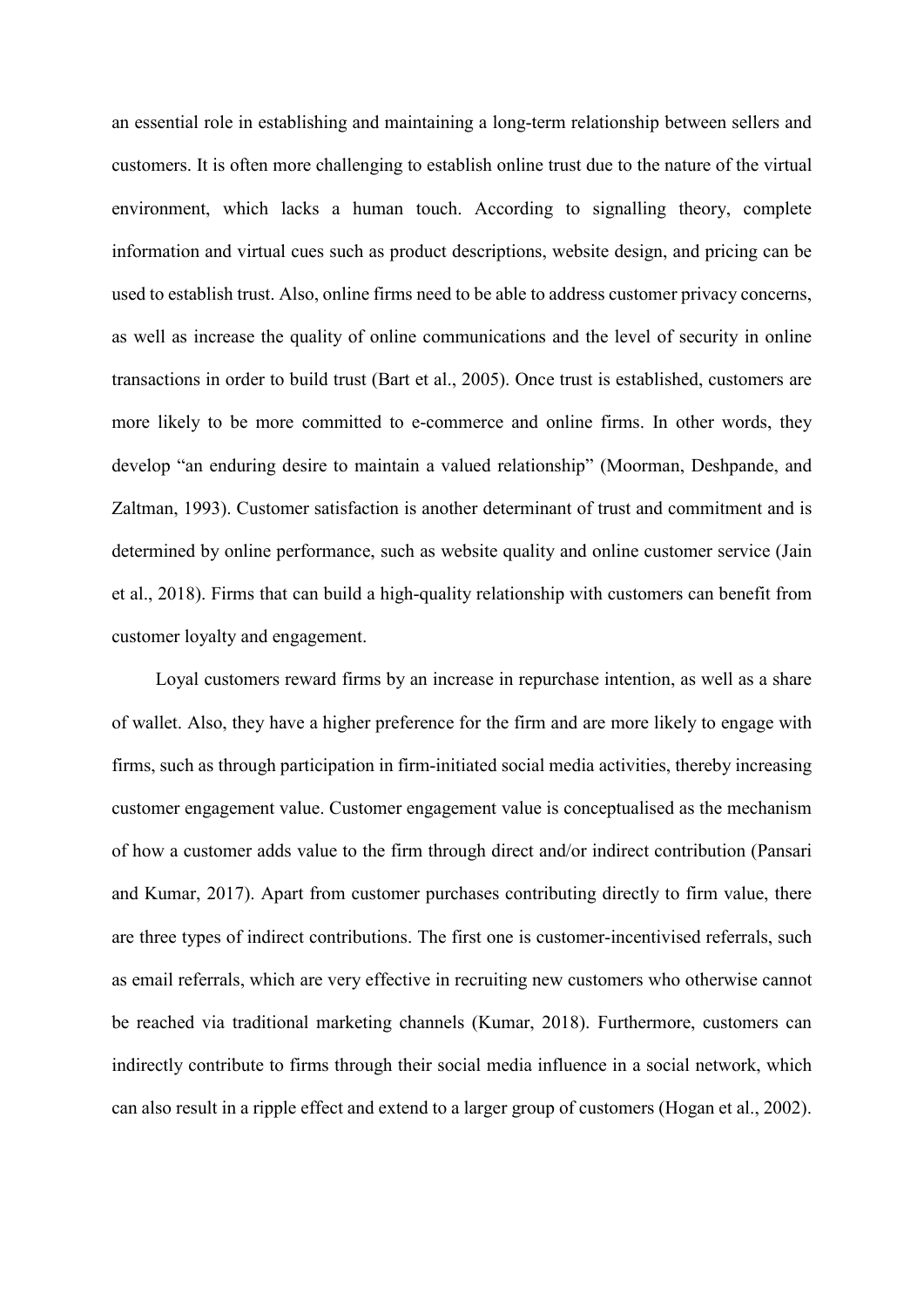Finally, another indirect contribution to firm performance is customer feedback and suggestions to the firm populated via online platforms.

#### *4.2 Relationship development*

In order to achieve high online relationship quality, firms need to invest in relationship development. According to customer equity theory, this can be done through the facilitation of online interactions and communication with customers, and the establishment of customerbrand and customer-customer networks. For example, firms can offer incentives such as loyalty programs, lucky draws, and price promotions to encourage customers to participate online. In this process, social media plays an important role in helping firms establish an extension of customer relationship management (CRM), namely social CRM (Wang and Kim, 2017). Social CRM is defined as "the integration of traditional customer-facing activities, including processes, systems, and technologies with emergent social media applications, to engage customers in collaborative conversations and enhance customer relationships" (Trainor 2014, p. 321).

One of the social CRM capabilities is the development of online content in social media, which demonstrates the ability to "generating, integrating, and responding to information obtained from customer interactions that are facilitated by social media technologies" (Trainor et al. 2014, p. 271). Effective marketing communication via social media assists firms in strengthening their relationship with customers, boosting sales, generating awareness, and improving the firm's reputation (Karjaluoto et al., 2015; Floreddu and Cabiddu, 2016). Furthermore, Ludwig et al. (2013) suggest that affective content and linguistic style matching in online reviews increases conversion rates, such as percentage of customers who purchase the product featured on the retail page in online platforms, demonstrating social influence. Therefore, online firms should find and promote the most persuasive reviews, create guidelines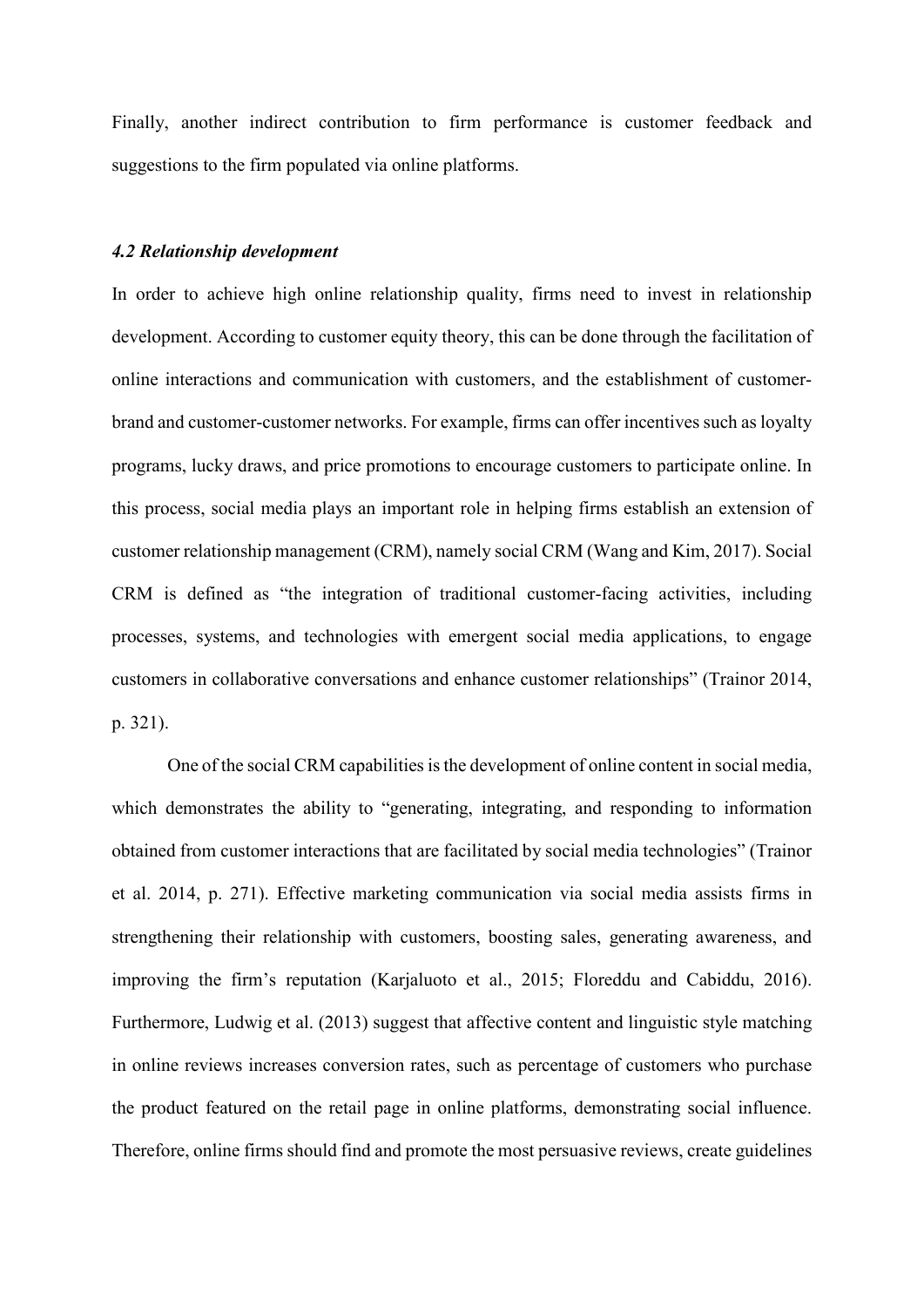to motivate reviewers to write influential reviews, and adjust the style of their own editorial reviews. On the other hand, online CRM via social media can also involve negative electronic word-of-mouth (eWOM) which can have a detrimental effect on brand-customer relationship. Firms need to constantly monitor online conversations on social media and employ crisis management and corporate communications strategy to mitigate problems caused by negative eWOM, for example, ensuring timely response and effective use of brand advocates.

On the other hand, firms also invest in personalisation in order to address customers' heterogeneous needs (Wang and Li, 2013), for example, targeted advertising, personalised webpages, and individualised supporting resources to the customers. In addition, the emergence of online personalised recommendation systems allows companies to use customers' data to understand their preferences and provide recommendations that match individual needs and wants (Choi et al., 2017). Online personalisation helps to ensure that customers have positive experiences and contributes to the development of the overall firmcustomer relationship (Zhang and Sundar, 2019).

#### *4.3 Dynamic value creation and destruction*

Drawing on service dominant logic, customers can be part of both value co-creation and codestruction processes in their interactions with a firm. Value co-creation and co-destruction are two sides of interactive value formation that can occur at the same time (Smith, 2013). While customers value co-creators during online interaction, they can also be valued co-destructors if the customer experiences resource misuse and consequently loss of well-being (Quach and Thaichon, 2017). Firm investment marketing communications and brand social networks provide customers with opportunities to participate in the value co-creation process by sharing their resources, such as social capital, knowledge, information, status, love, and emotions (Quach and Thaichon, 2017; Zhang et al., 2016). For example, customers engage in dialogues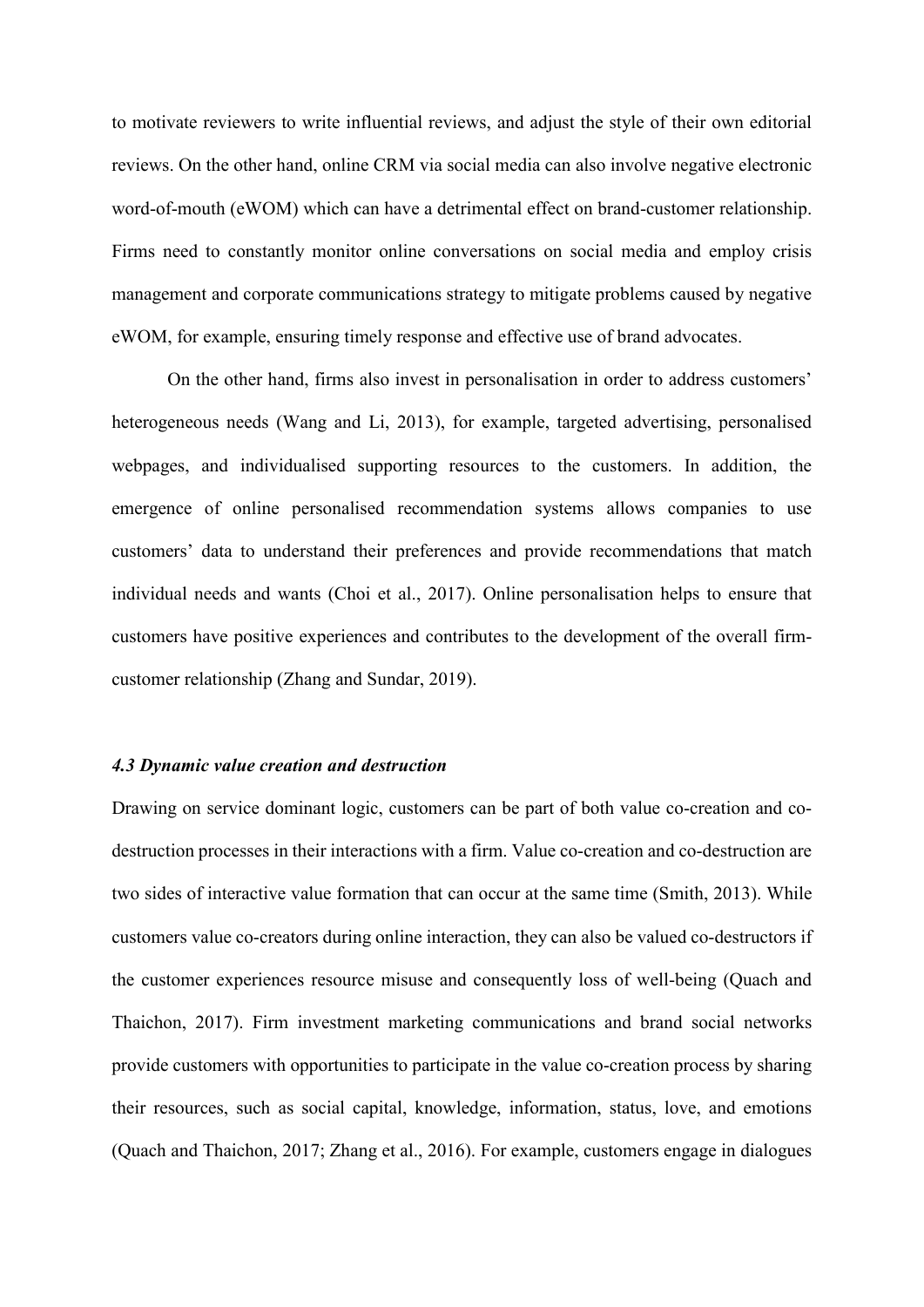with a brand, get involved in innovation, and share their experience via online reviews, which increases the level of co-created value, thereby leading to positive outcomes (Chen et al., 2018).

The online value-cocreation process is more complicated than the offline environment, as online interactions, especially in social media, not only happen between customers and the brand, but they also involve other participants; hence, the value can be co-created or codestructed depending on inputs and influence of customers and other network users (Quach and Thaichon, 2017). In addition, when customers are required to use a high level of effort and/or a large amount of resources to participate in the interaction process, this can lead to a negative effect on customers' value perceptions and can be exhibited through customers' unfavourable thoughts, feelings, and behaviours toward the brand during interactions (Hollebeek and Chen, 2014). In the context of an online brand community, social influence can amplify the experience of co-destructed values, leading to negative spillover effects, and result in customers' anti-brand behaviours, for example, brand boycott and negative comments that further reduce the perceived value that other network users can receive from the firm (Bowden et al., 2017).

## *4.4 Online technologies*

Technologies have been an essential component of online relationship marketing, facilitating online value co-creation and relationship development, which in turn improve relationship quality. For instance, the intelligent recommendation system enabled by powerful data mining and machine learning suggests options that match customers' preferences. Firms, such as Netflix, have done this through cross-referencing usage patterns across all users instead of simply relying on a customer's past consumption (Reyna and Striukova, 2016). Furthermore, the Internet and advances in logistical systems have enabled a new business model, T-model, aimed at creating value by facilitating exchanges and transactions among two or more parties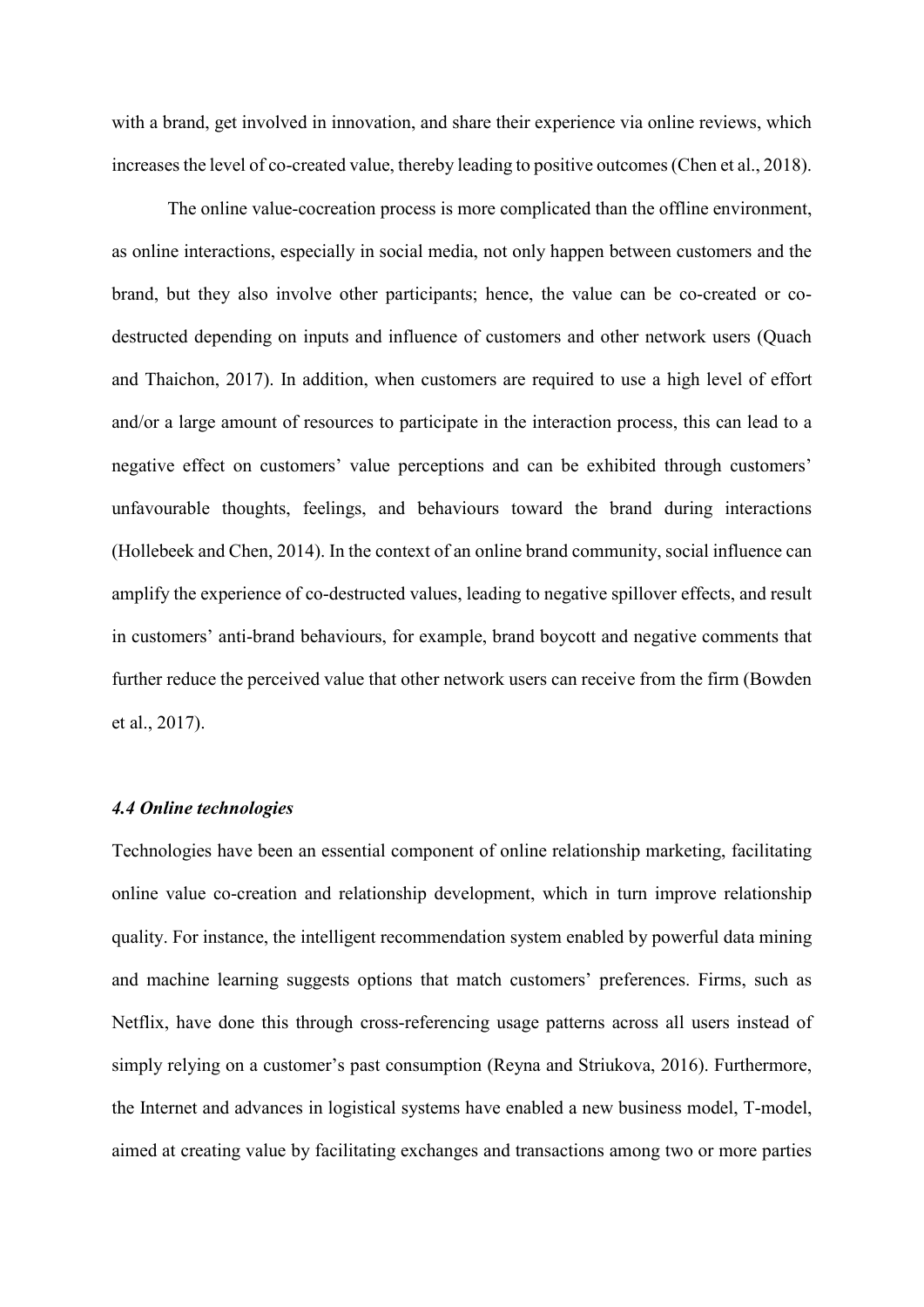via a platform (Andreassen et al., 2018). The T-model is also considered to represent peer-topeer markets and is particularly popular in the sharing economy. Firms, such as Uber and Airbnb, offer assets, for example, as well as accommodation or tools when available, or labour (e.g., free time) for buyers to use, in order to obtain a fee or additional resource (Andreassen et al., 2018).

Information technology, such as Big Data, machine learning, and artificial intelligence, is another important force in online relationship marketing. In particular, Big Data is central to the business revolution, especially in predictive analysis and personalisation (Rust and Huang, 2014; Wang and Kim, 2017). Firms should take advantage of the availability of customer data via online platforms, such as social media and websites, to better understand customers and effectively respond to customers' preferences. It is recommended that firms invest in innovative capabilities to handle Big Data, such as social listening techniques, text analytics, photo and video analytics, and location-based data that uses Wi-Fi networks and retail in-store beacons, all of which could improve a firm's knowledge of how consumers experience particular events (Lemon and Verhoef, 2016). Overall, previous research shows that datadriven online communication and interactions can improve customers' online experiences (Kumar et al., 2017).

## **5. Conclusions and future research directions**

This study has provided an up-to-date systematic review of the literature on key aspects of online relationships. As indicated in previous sections, online relationships have evolved to a new dynamic stage that involves numerous changes, especially due to constant innovation. New technologies have brought both opportunities and challenges for online retailers. There are some key areas that future research could explore (Figure 1).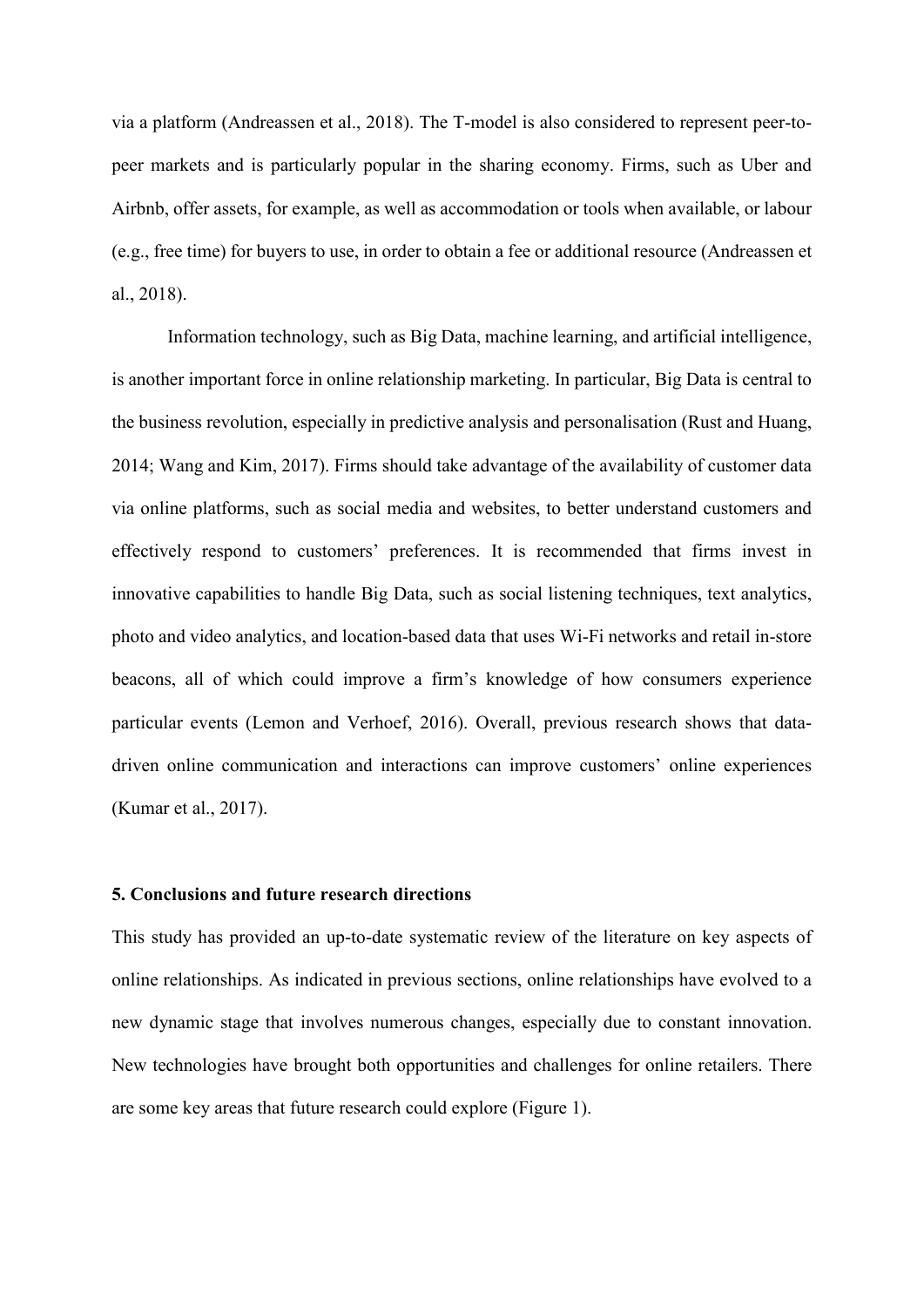

Figure 1: A framework for future research directions

• *Multilayers of online communications and interactions.* Customers have become coproducers in the value co-creation process with firms. However, the service system in which this process occurs is dynamic and involves networks of other providers, customers, partners, and stakeholders (e.g., Quach and Thaichon, 2017; Vargo and Lusch, 2011). Recently, firms have increasingly used influencer marketing as part of their communications with customers (Jin, Muqaddam, and Ryu, 2019). This has resulted in complexity and challenges in managing firm communications, for example, the characteristics of the influencers (such as opinion leaders), the fit between the influencers and the firm, and the perceptions of customers of the firm. Furthermore, it is increasingly harder to measure the effectiveness of influencer marketing due to the invisible side of sharing called "dark social", which refers to technology-enabled but essentially untraceable methods of social sharing, such as email and private messaging platforms (Martin and Hutchinson, 2018). In line with influencer marketing, the use of seeded marketing campaigns which select a certain number of customers to act as seed agents to generate buzz about a product, brand or company, has also become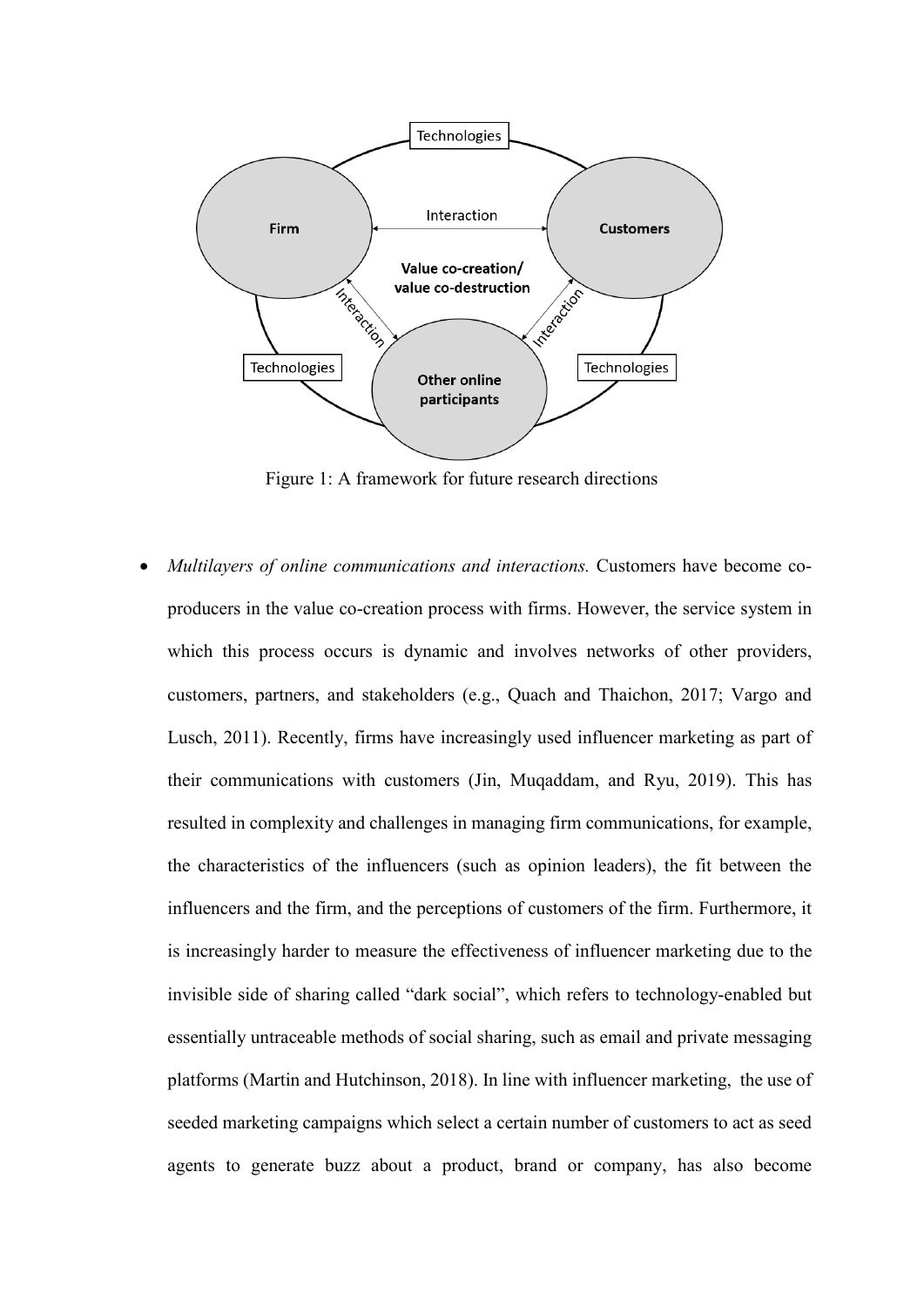increasingly popular. However, extant research found mixed effects of this marketing tools in relation to other forms of promotional mix and activities. Future research could delve into different layers of interactions and investigate their inter-relationships.

- *The dark side of online communications*: The use of Big Data has led to better segmentation, targeting, and personalisation. However, this results in greater levels of privacy concerns. Personalised advertising in microtargeting is considered "weaponised ad technology designed for consumer products and services," said Sarah Golding, the president of the Institute of Practitioners in Advertising, an industry organisation in Britain (Singer, 2018). Furthermore, recent information breaches, such as the Cambridge Analytica data scandal, can increase the level of concerns. Customers are more cautious about privacy infringement and data vulnerability, which could lead to value destruction in firm-customer online interactions. Therefore, it is critical to find and deal with the tension between information use and privacy concerns.
- *Technologies and platforms:* There are many new technologies, such as mixed reality, big data, and artificial intelligence, that have changed how online relationship marketing works. Big Data and machine learning allow companies to leverage new services and provide better and more personalised engagement opportunities for customers (Kunz et al., 2017). For example, a firm can perform data mining (Ordenes et al., 2014) for real-time monitoring of customer sentiment related to their brands, product, services, customers, activities, and resources. Furthermore, blockchain technologies and their application in firm communications, such as programmatic advertising and brand protection against counterfeit (Kumar, 2018), are another fruitful area for research.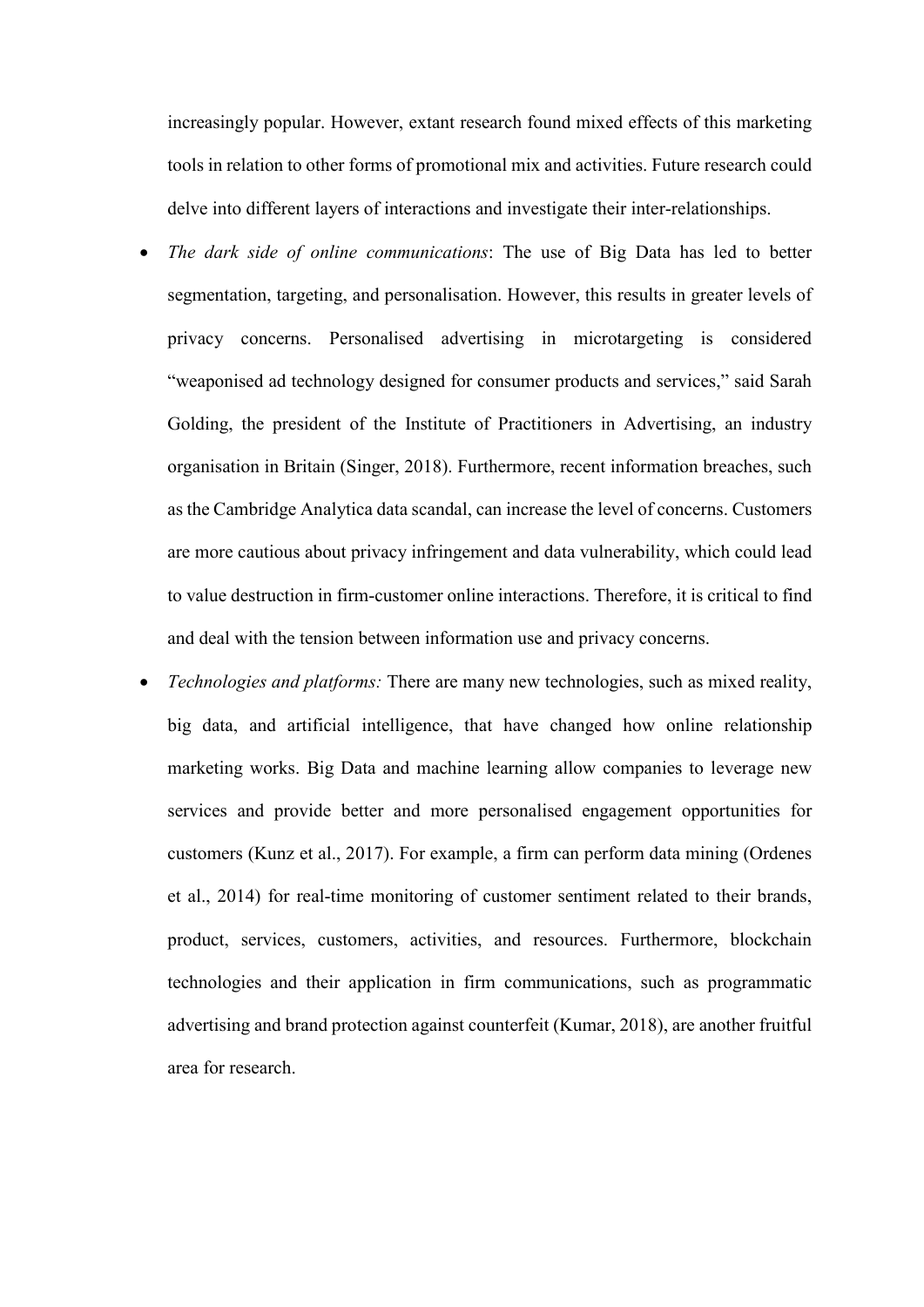#### **6. References**

- Abeza, G., O'Reilly, N., Finch, D., Séguin, B. and Nadeau, J. (2018), "The role of social media in the co-creation of value in relationship marketing: a multi-domain study", *Journal of Strategic Marketing*, pp.1-22.
- Achrol, R.S. and Kotler, P. (1999), "Marketing in the Network Economy", *Journal of Marketing*, Vol. 63 No.1, pp. 146-163.
- Aiken, K.D. and Boush, D.M. (2006), "Trustmarks, objective-source ratings, and implied investments in advertising: investigating online trust and the context-specific nature of internet signals", *Journal of the Academy of Marketing Science*, Vol. 34 No. 3, pp.308- 323.
- Akdeniz, M.B. and Talay, M.B. (2013), "Cultural variations in the use of marketing signals: A multilevel analysis of the motion picture industry", *Journal of the Academy of Marketing Science*, Vol. 41 No. 5, pp.601-624.
- Alba, J., Lynch, J., Weitz, B., Janiszewski, C., Lutz, R., Sawyer, A. and Wood, S. (1997), "Interactive Home Shopping: Consumer, Retailer, and Manufacturer Incentives to Participate in Electronic Marketplaces", *Journal of Marketing*, Vol. 61 No. 3, pp. 38- 53.
- Anderson, R. E., and Srinivasan, S. S. (2003). "E-satisfaction and e-loyalty: A contingency framework". *Psychology and marketing*, Vol. 20 No. 2, pp. 123-138.
- Andreassen, T. W., Lervik-Olsen, L., Snyder, H., Van Riel, A. C. R., Sweeney, J. C., and Van Vaerenbergh, Y. (2018). "Business model innovation and value-creation: The triadic way". *Journal of Service Management*, Vol. 29 No.5, pp.883-906.
- Aral, S., (2011), "Identifying social influence: A comment on opinion leadership and social contagion in new product diffusion", *Marketing Science*, Vol. 30 No. 2, pp.217-223.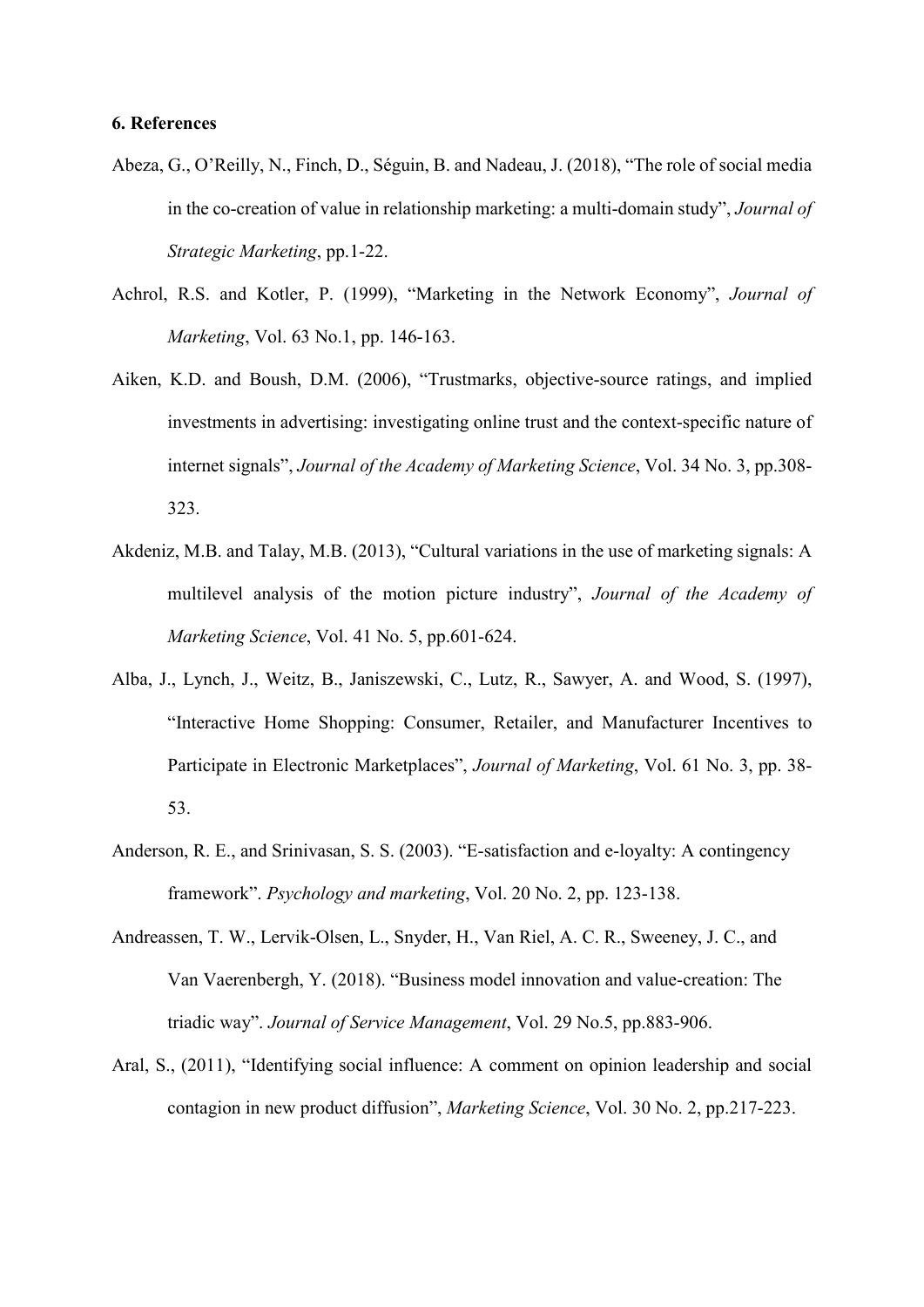- Bagozzi, R.P. (1975), "Marketing as exchange", *Journal of Marketing*, Vol. 39 No. 4, pp.32- 39.
- Bart, Y., Shankar, V., Sultan, F. and Urban, G.L. (2005), "Are the Drivers and Role of Online Trust the Same for All Web Sites and Consumers? A Large-Scale Exploratory Empirical Study", *Journal of Marketing*, Vol. 69 No. 4, pp. 133-152.
- Bartl, C., Gouthier, M.H. and Lenker, M. (2013), "Delighting consumers click by click: antecedents and effects of delight online", *Journal of Service Research*, Vol. 16 No. 3, pp.386-399.
- Bialaszewski, D. and Giallourakis, M. (1985), "Perceived communication skills and resultant trust perceptions within the channel of distribution", *Journal of the Academy of Marketing Science*, Vol.13 No.2, pp. 206-217.
- Boulding, W. and Kirmani, A. (1993), "A consumer-side experimental examination of signalling theory: do consumers perceive warranties as signals of quality?", *Journal of consumer research*, Vol. 20 No. 1, pp.111-123.
- Bowden, J. L. H., Conduit, J., Hollebeek, L. D., Luoma-Aho, V., and Solem, B. A. (2017). "Engagement valence duality and spillover effects in online brand communities". *Journal of Service Theory and Practice*, Vol. 27 No. 4, pp. 877-897.
- Brown, C.L. and Krishna, A. (2004), "The skeptical shopper: A metacognitive account for the effects of default options on choice", *Journal of consumer research*, Vol. 31 No.3, pp.529-539.
- Bruner II, G.C. and Kumar, A. (2005), "Explaining consumer acceptance of handheld internet devices", *Journal of Business Research*, Vol. 58 No. 5, pp.553-558.
- Burke, R.R. (1997), "Do you see what I see? The future of virtual shopping", *Journal of the Academy of Marketing Science*, Vol. 25 No. 4, pp.352-360.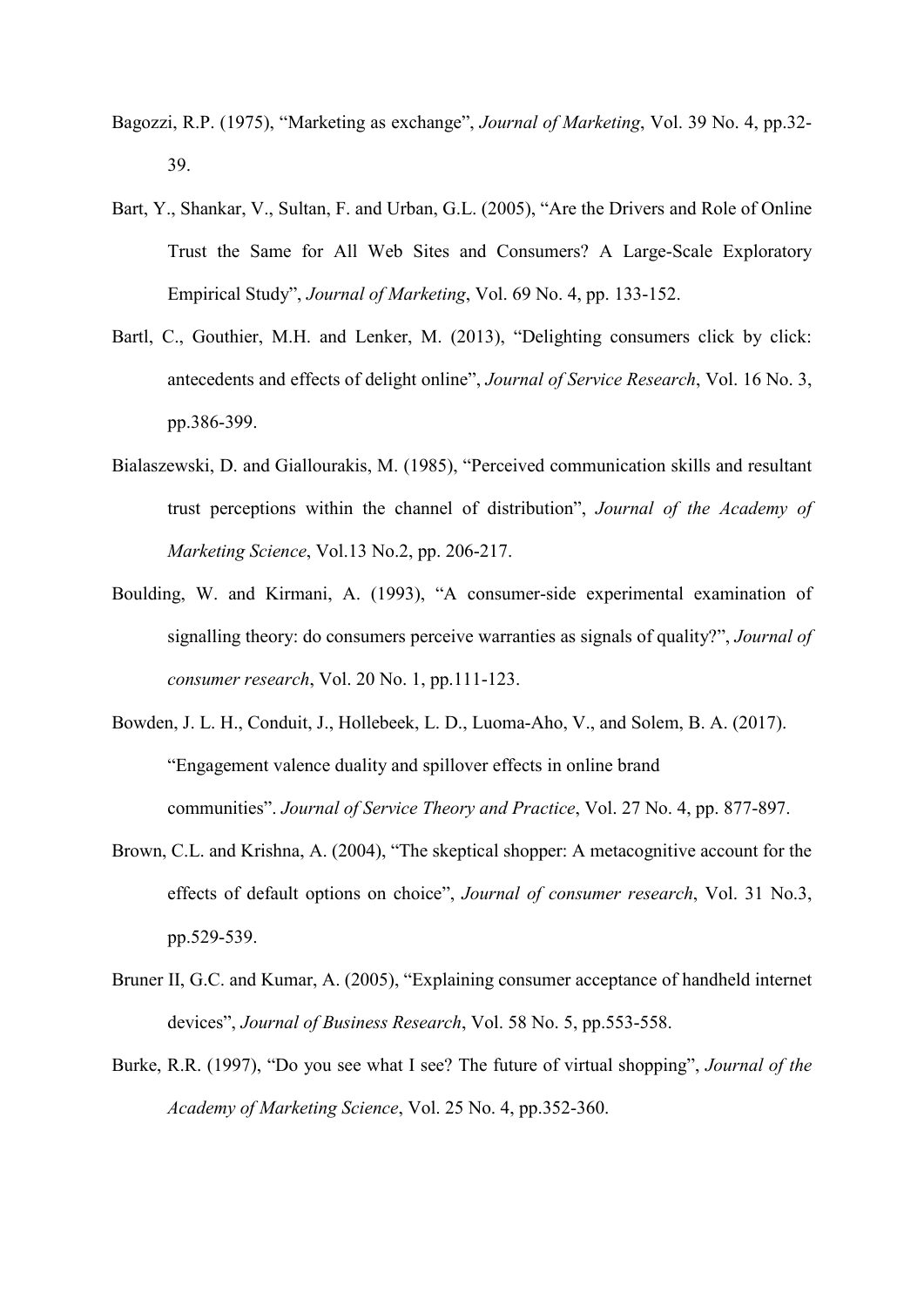- Chen, T., Drennan, J., Andrews, L. and Hollebeek, L.D. (2018), "User experience sharing: Understanding customer initiation of value co-creation in online communities", *European Journal of Marketing*, Vol. 52 No. 6, pp.1154-1184.
- Cheng, Y.H. and Ho, H.Y. (2015), "Social influence's impact on reader perceptions of online reviews", *Journal of Business Research*, Vol. 68 No. 4, pp.883-887.
- Choi, J., Lee, H., and Kim, H. (2017). "Examining the effects of personalized app recommender systems on purchase intention: A self and social-interaction perspective". *Journal of Electronic Commerce Research*, Vol. 18 No. 1, pp.73-102.
- Christian, R.C. (1962), "The computer and the marketing man", *Journal of Marketing*, Vol.26 No.3, pp.79-82.
- Danaher, P.J., Wilson, I.W. and Davis, R.A. (2003), "A comparison of online and offline consumer brand loyalty", *Marketing Science*, Vol. 22 No. 4, pp. 461-476.
- de Kervenoael, R., Aykac, D.S.O. and Palmer, M. (2009), "Online social capital: Understanding e-impulse buying in practice", *Journal of retailing and consumer services*, Vol.16 No. 4, pp. 320-328.
- Dechant, A., Spann, M. and Becker, J.U. (2019), "Positive customer churn: An application to online dating", *Journal of Service Research*, Vol. 22 No. 1, pp. 90-100.
- Dholakia, U.M., Blazevic, V., Wiertz, C. and Algesheimer, R. (2009), "Communal service delivery: how customers benefit from participation in firm-hosted virtual P3 communities", *Journal of Service Research*, Vol. 12 No. 2, pp.208-226.
- Di Benedetto, C.A. and Kim, K.H. (2016), "Customer equity and value management of global brands", *Journal of Business Research*, Vol. 69 No. 9, pp. 3721-3724.
- Dixit, S., Badgaiyan, A.J. and Khare, A. (2019), "An integrated model for predicting consumer's intention to write online reviews", *Journal of Retailing and Consumer Services*, Vol. 46 No.1, pp.112-120.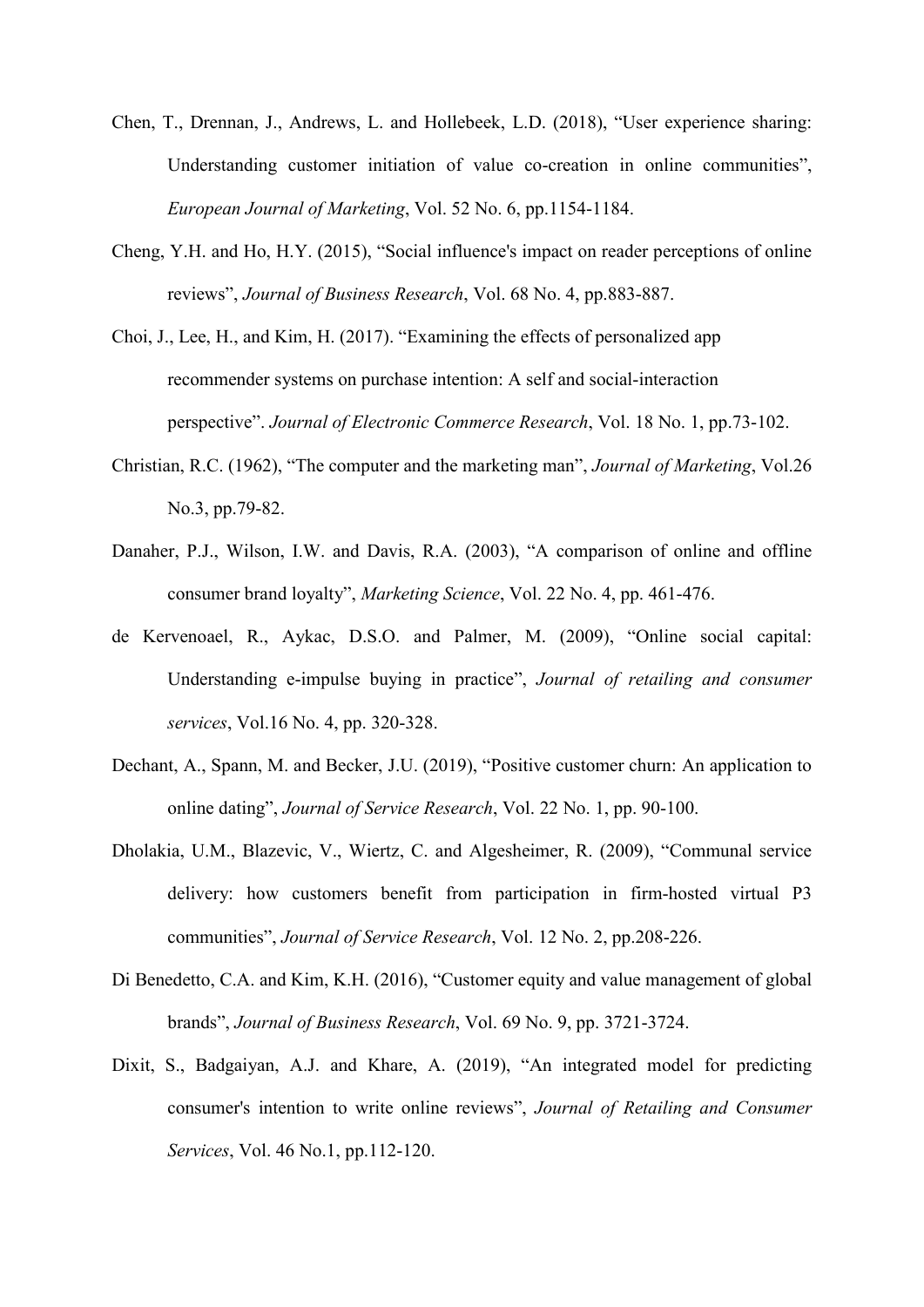- Dolan, R., Conduit, J., Fahy, J. and Goodman, S. (2016), "Social media engagement behaviour: a uses and gratifications perspective", *Journal of Strategic Marketing*, Vol. 24 No. 3/4, pp.261-277.
- Filieri, R., McNally, R.C., O'Dwyer, M. and O'Malley, L. (2014), "Structural social capital evolution and knowledge transfer: Evidence from an Irish pharmaceutical network", *Industrial Marketing Management*, Vol. 43 No. 3, pp.429-440.
- Firdaus, A., and Kanyan, A. (2014), "Managing relationship marketing in the food service industry", *Marketing Intelligence & Planning*, Vol. 32 No. 3, pp. 293-310.
- Floreddu, P. B., and Cabiddu, F. (2016). "Social media communication strategies"*. Journal of Services Marketing*, Vol. 30 No. 5, pp.490-503.
- Gong, T. (2018). "Customer brand engagement behavior in online brand communities". *Journal of Services Marketing*, Vol. 32 No. 3, pp. 286-299.
- Han, B., and Windsor, J. (2011). "User's willingness to pay on social network sites". *Journal of Computer Information Systems*, Vol. 51 No. 4, pp.31-40.
- Hart, C., Doherty, N. and Ellis-Chadwick, F. (2000), "Retailer adoption of the Internet– Implications for retail marketing", *European Journal of Marketing*, Vol. 34 No.8, pp.954-974.
- Hartmann, E. and Herb, S. (2015), "Interconnectedness of actor bonds in service triads–a social capital perspective", *Industrial Marketing Management*, Vol. 44, pp.154-165.
- Hawes, D.K. (1987), "The Role of Marketing in Facilitating the Diffusion of Microcomputers and 'The Information Society'", *Journal of the Academy of Marketing Science*, Vol.15 No 2, pp.83-90.
- Herbig, P.A. and Milewicz, J. (1995), "The impact of marketing signals on strategic decisionmaking ability and profitability", *Marketing Intelligence & Planning*, Vol. 13 No.7, pp.37-46.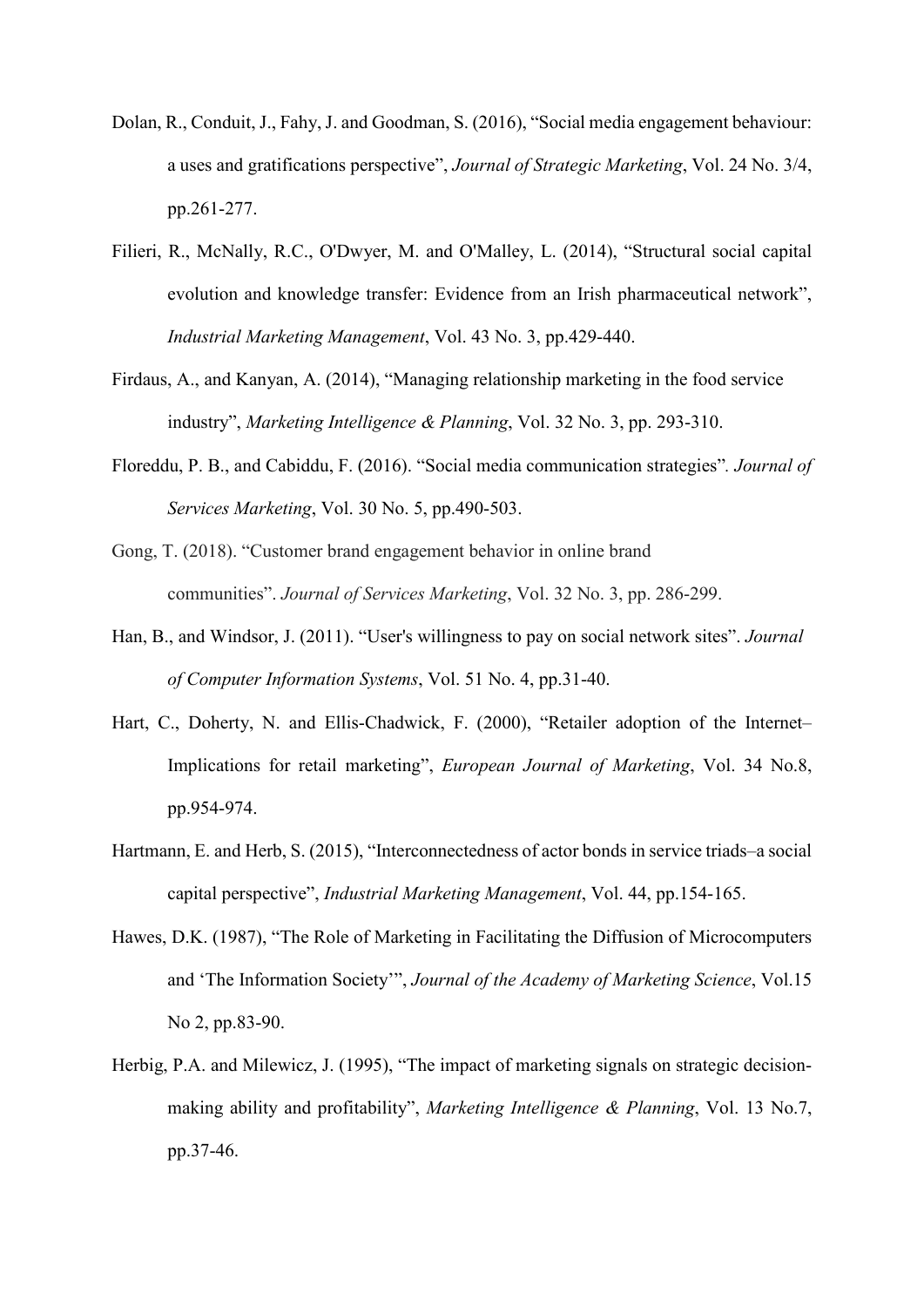- Hogan, J.E., Lemon, K.N. and Rust, R.T. (2002), Customer equity management: Charting new directions for the future of marketing. *Journal of service Research*, 5(1), pp.4-12.
- Hollebeek, L., and Chen, T. (2014). "Exploring positively-versus negatively-Balenced brand engagement: a conceptual model". *Journal of Product and Brand Management*, Vol. 23 No. 1, pp. 62-74.
- Hollebeek, L.D., Srivastava, R.K. and Chen, T. (2019), "SD logic–informed customer engagement: integrative framework, revised fundamental propositions, and application to CRM", *Journal of the Academy of Marketing Science*, Vol. 47 No 1, pp.161-185.
- Hornik, J. and Schlinger, M.J. (1981), "Allocation of time to the mass media", *Journal of Consumer Research*, Vol. 7 No. 4, pp.343-355.
- Huang, L.T. (2016), "Flow and social capital theory in online impulse buying", *Journal of Business Research*, Vol. 69 No. 6, pp.2277-2283.
- Hwang, J.H., Chung, J., Kim, J.W., Lee, D. and Yoo, W.S. (2016), "Antecedents to loyalty point redemption: Implications for customer equity management", *Journal of Business Research*, Vol. 69 No. 9, pp.3731-3739.
- Jain, N. K., Kamboj, S., Kumar, V. and Rahman, Z. (2018), "Examining consumer-brand relationships on social media platforms", *Marketing Intelligence & Planning,* Vol. 36 No. 1, pp. 63-78.
- Jaiswal, A.K., Niraj, R., Park, C.H. and Agarwal, M.K. (2018), "The effect of relationship and transactional characteristics on customer retention in emerging online markets", *Journal of Business Research*, Vol. 92, pp.25-35.
- Jensen, J. M., and Wagner, C. (2018), "A cross-national comparison of Millennial consumers' initial trust towards an e-travel website", *Marketing Intelligence & Planning*. https://doi.org/10.1108/MIP-12-2017-0327.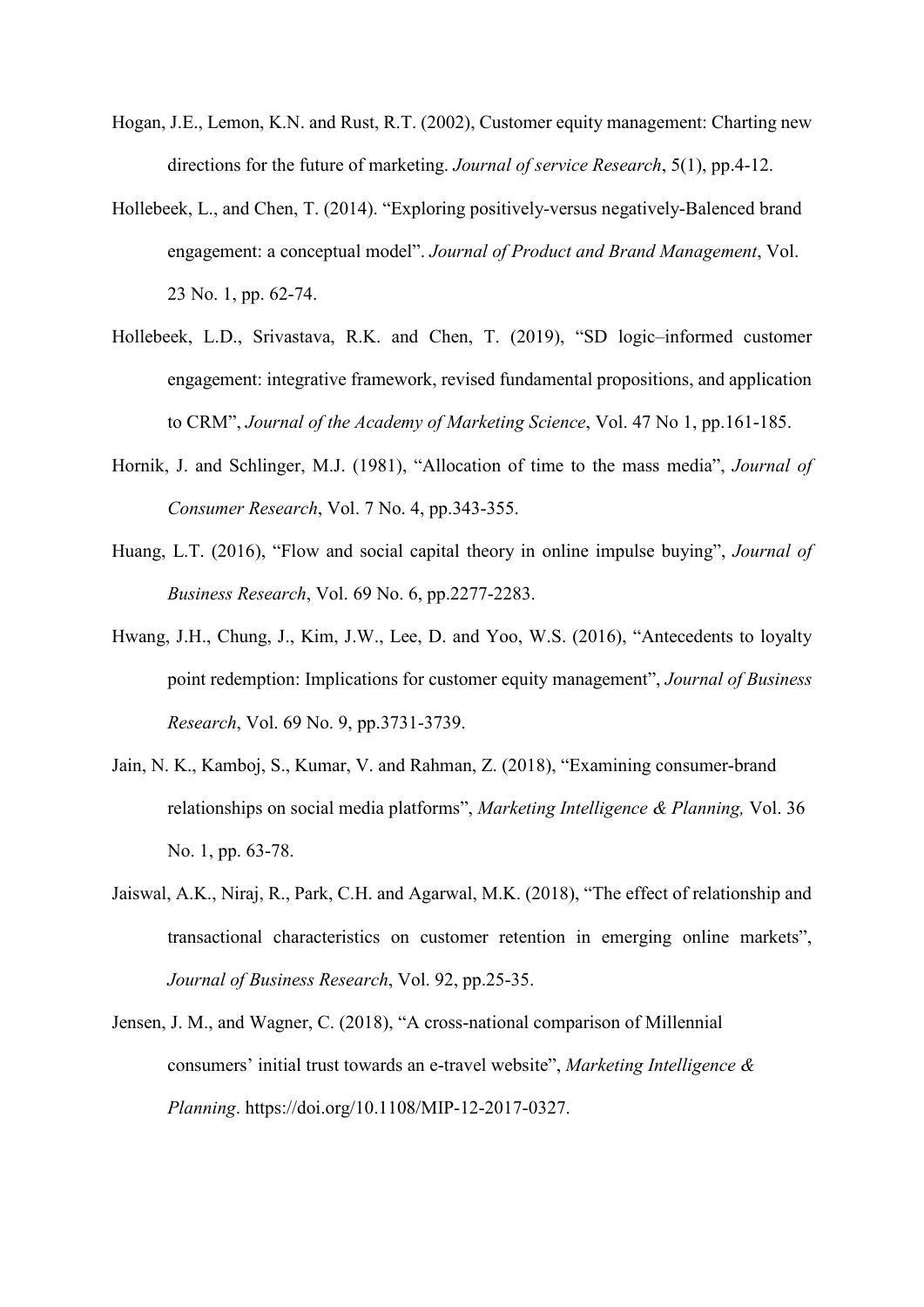- Jin, S. V., Muqaddam, A., and Ryu, E. (2019). "Instafamous and social media influencer marketing". *Marketing Intelligence and Planning*. https://doi.org/10.1108/MIP-09- 2018-0375
- Karjaluoto, H., Mustonen, N., and Ulkuniemi, P. (2015). "The role of digital channels in industrial marketing communications". *Journal of Business and Industrial Marketing*, Vol. 30 No. 6, pp. 703-710.
- Katona, Z., Zubcsek, P.P. and Sarvary, M. (2011), "Network effects and personal influences: The diffusion of an online social network", *Journal of marketing research*, Vol. 48 No. 3, pp. 425-443.
- Kelman, H. (1958), "Compliance, identification, and internalization: three processes of attitude change", *Journal of Conflict Resolution*, Vol. 2, No. 1, pp. 51-60
- Kozinets, R.V. (2002), "The field behind the screen: Using netnography for marketing research in online communities", *Journal of marketing research*, Vol. 39 No. 1, pp. 61-72.
- Kulviwat, S., Bruner II, G.C. and Al-Shuridah, O. (2009), "The role of social influence on adoption of high-tech innovations: The moderating effect of public/private consumption", *Journal of Business Research*, Vol. 62, No. 7, pp. 706-712.
- Kumar, V. (2018). "Transformative marketing: The next 20 years", *Journal of Marketing*, Vol. 82 (July 2018), 1–12.
- Kumar, V., Choi, J. B., and Greene, M. (2017). "Synergistic effects of social media and traditional marketing on brand sales: capturing the time-varying effects". *Journal of the Academy of Marketing Science*, *45*(2), 268-288.
- Lemon, K. N., and Verhoef, P. C. (2016). "Understanding customer experience throughout the customer journey". *Journal of marketing*, *80*(6), 69-96.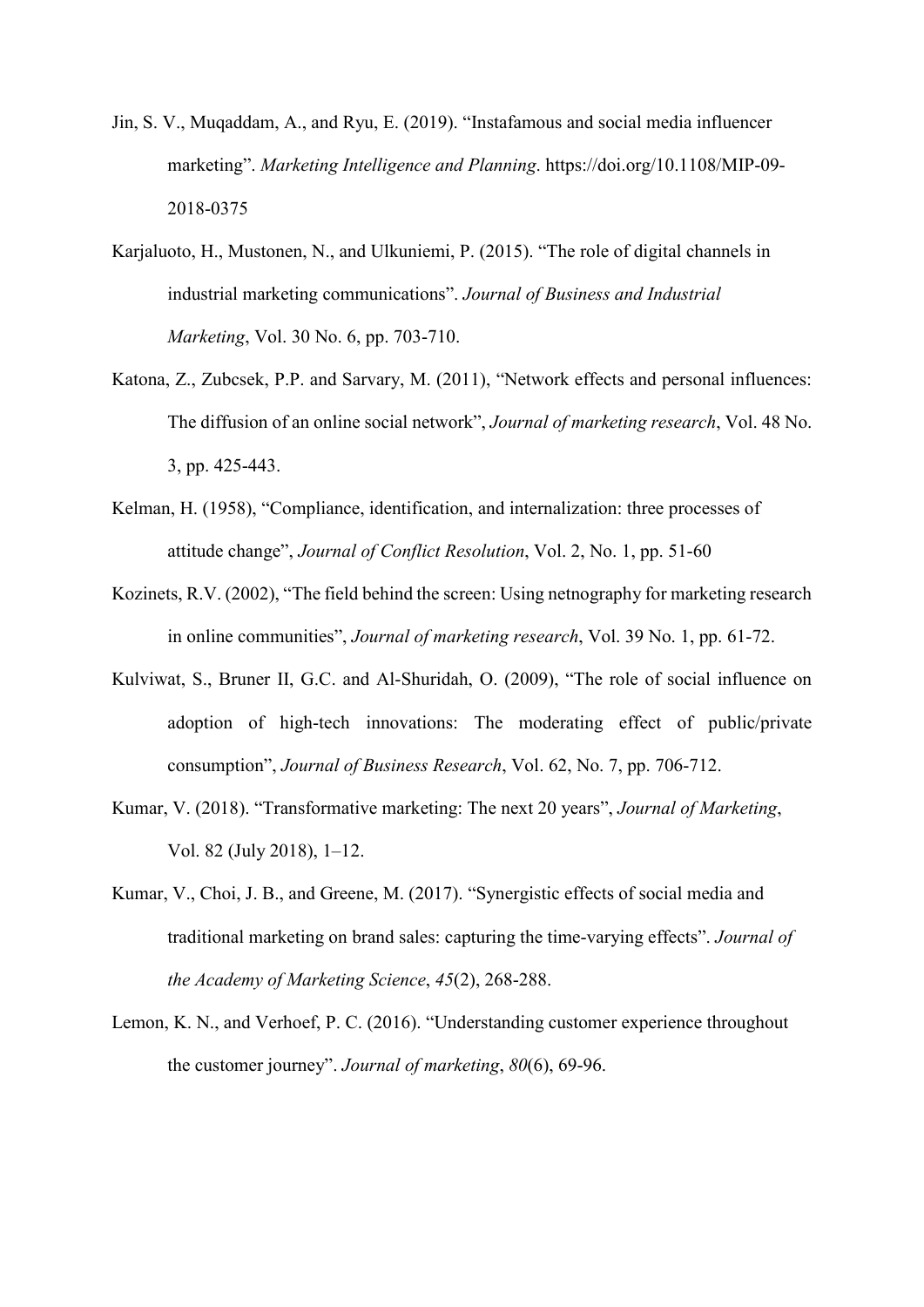- Lim, H. and Kumar, A. (2017), "Variations in consumers' use of brand online social networking: A uses and gratifications approach", *Journal of Retailing and Consumer Services.* [https://doi.org/10.1016/j.jretconser.2017.10.015.](https://doi.org/10.1016/j.jretconser.2017.10.015)
- Ludwig, S., Ruyter, K. d., Friedman, M., Brüggen, E. C., Wetzels, M. and Pfann, G. (2013), "More than words: The influence of affective content and linguistic style matches in online reviews on conversion rates", *Journal of Marketing,* Vol. 77, No. 1, pp. 87- 103.
- Lusch, R. F., and Vargo, S. L. (2011). "Service-dominant logic: a necessary step". *European Journal of Marketing*, *45*(7/8), 1298-1309.
- M. Smith, A. (2013). "The value co-destruction process: a customer resource perspective". *European Journal of Marketing*, *47*(11/12), 1889-1909.
- Markin, R.J. (1979), "The role of rationalization in consumer decision processes: A revisionist approach to consumer behaviour", *Journal of the Academy of Marketing Science*, Vol. 7, No 3, pp. 316-334.
- Martin, F., and Hutchinson, J. (2018). "Deep Data: Analyzing Power and Influence in Social Media Networks". *Second International Handbook of Internet Research*, 1-21.
- Mathwick, C., Wiertz, C. and De Ruyter, K. (2007), "Social capital production in a virtual P3 community", *Journal of consumer research*, Vol. 34, No. 6, pp. 832-849.
- McColl-Kennedy, J.R., Zaki, M., Lemon, K.N., Urmetzer, F. and Neely, A. (2019), "Gaining customer experience insights that matter", *Journal of Service Research*, Vol. 22, No. 1, pp. 8-26.
- Mitra, D. and Fay, S. (2010), "Managing service expectations in online markets: A signaling theory of e-tailer pricing and empirical tests", *Journal of Retailing*, Vol. 86, No. 2, pp. 184-199.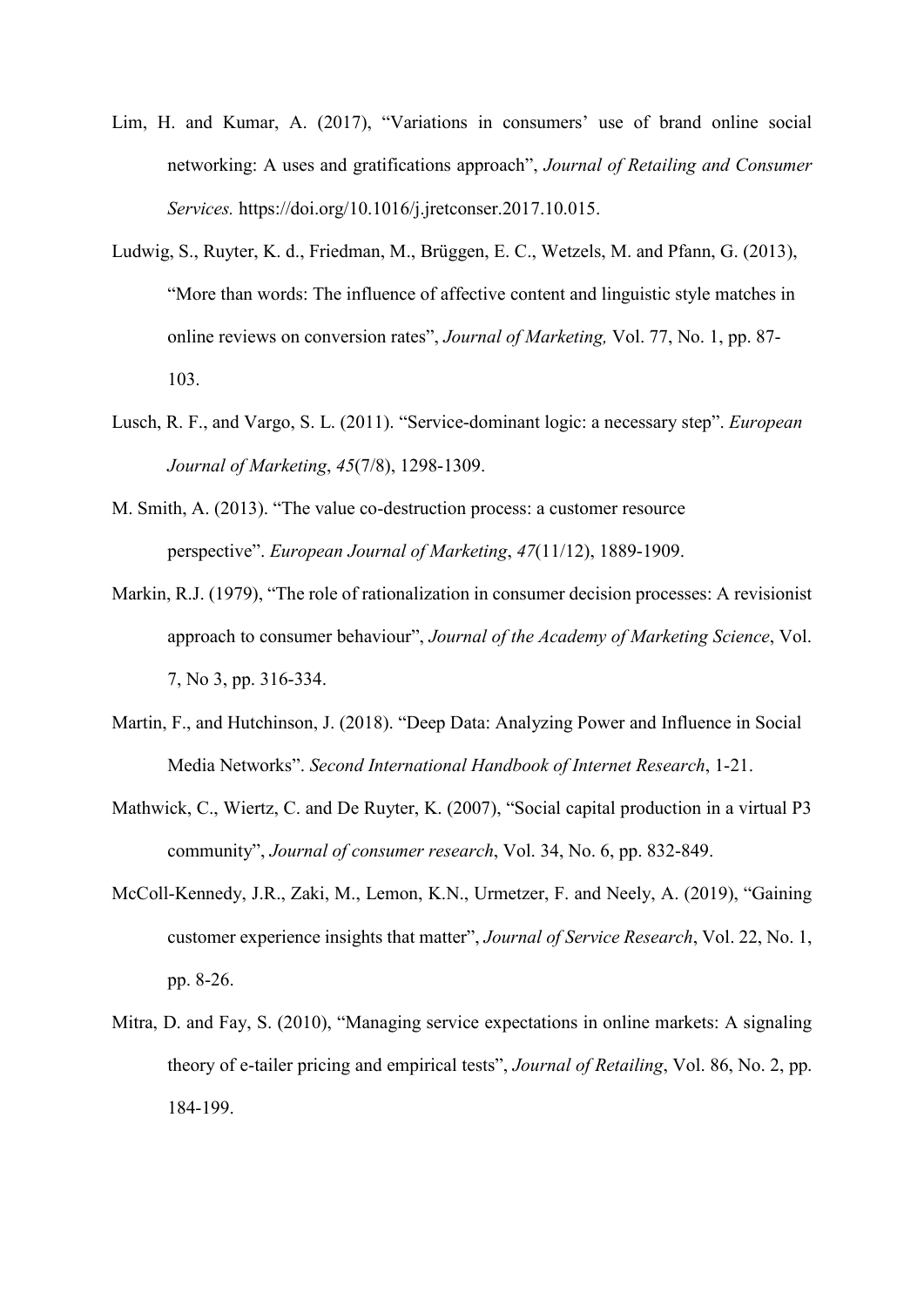- Moorman, C., Deshpande, R., and Zaltman, G. (1993). "Factors affecting trust in market research relationships". *Journal of marketing*, *57*(1), 81-101.
- Moran, W.T. (1963), "Practical media decisions and the computer", *Journal of Marketing*, Vol. 27, No. 3, pp. 26-30.
- O′ Donohoe, S. (1994), "Advertising uses and gratifications", *European Journal of Marketing*, Vol. 28, No. 8/9, pp. 52-75.
- Ordenes, F. V., Theodoulidis, B., Burton, J., Gruber, T., and Zaki, M. (2014). "Analyzing customer experience feedback using text mining: A linguistics-based approach". *Journal of Service Research*, *17*(3), 278-295.
- Palmatier, R. W., Dant, R. P., Grewal, D. and Evans, K. R. (2006), "Factors influencing the effectiveness of relationship marketing: A meta-analysis", *Journal of Marketing*, Vol. 70, No. 4, pp. 136-153.
- Pansari, A., and Kumar, V. (2017). "Customer engagement: the construct, antecedents, and consequences". *Journal of the Academy of Marketing Science*, *45*(3), 294-311.
- Parasuraman, A. and Grewal, D. (2000), "The impact of technology on the quality-valueloyalty chain: a research agenda", *Journal of the Academy of Marketing Science*, Vol. 28, No. 1, pp. 168-174.
- Payne, A.F., Storbacka, K. and Frow, P. (2008), "Managing the co-creation of value", *Journal of the academy of marketing science*, Vol. 36, No. 1, pp. 83-96.
- Punyatoya, P. (2019), "Effects of cognitive and affective trust on online customer behaviour", *Marketing Intelligence and Planning*, Vol. 37, No. 1, pp. 80-96.
- Qu, Z., Wang, Y., Wang, S. and Zhang, Y. (2013), "Implications of online social activities for e-tailers' business performance. European Journal of Marketing", Vol. 47, No. 8, pp. 1190-1212.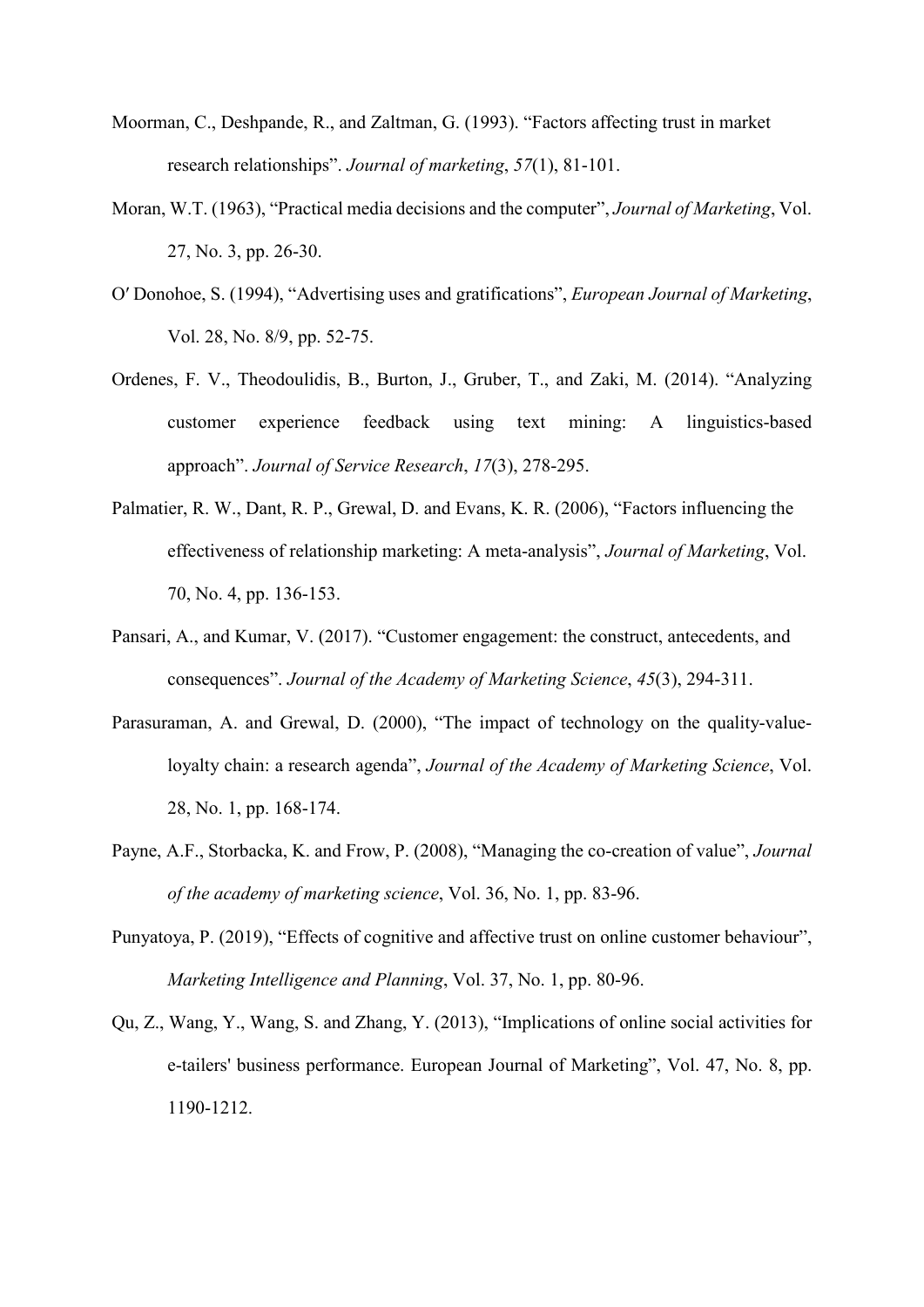- Quach, S. and Thaichon, P. (2017), "From connoisseur luxury to mass luxury: Value cocreation and co-destruction in the online environment", *Journal of Business Research*, Vol. 81, pp. 163-172.
- Rayna, T. and Striukova, L. 2016, "360° Business Model Innovation: Toward an Integrated View of Business Model Innovation: An integrated, value-based view of a business model can provide insight into potential areas for business model innovation", *Research-Technology Management*, Vol. 59, No. 3, pp. 21-28.
- Rehnen, L., Bartsch, S., Kull, M. and Meyer, A. (2017), "Exploring the impact of rewarded social media engagement in loyalty programs", *Journal of Service Management*, Vol. 28, No. 2, pp. 305-328.
- Roshwalb, I. (1956) "Personal Influence: The part played by people in the flow of mass communications" *Journal of Marketing*, Vol. 21, No. 1, pp. 129-130.
- Rust, R.T., Lemon, K.N. and Zeithaml, V.A. (2004), "Return on marketing: Using customer equity to focus marketing strategy", *Journal of marketing*, Vol. 68, No 1, pp. 109-127.
- Sánchez-Casado, N., Confente, I., Tomaseti-Solano, E., and Brunetti, F. (2018). "The role of online brand communities on building brand equity and loyalty through relational benefits". *Journal of Marketing Theory and Practice*, Vol. 26, No. 3, pp. 289-308.
- Shaltoni, A.M. (2017), "From websites to social media: exploring the adoption of internet marketing in emerging industrial markets", *Journal of Business & Industrial Marketing*, Vol. 32, No. 7, pp. 1009-1019.
- Simon, F. (2017), "Relationship norms and media gratification in relational brand communication", *Journal of Business Research*, Vol. 79, pp. 12-22.
- Singer, N, 2018, 'Weaponized Ad Technology': Facebook's Moneymaker Gets a Critical Eye, *New York Times*, https://www.nytimes.com/2018/08/16/technology/facebookmicrotargeting-advertising.html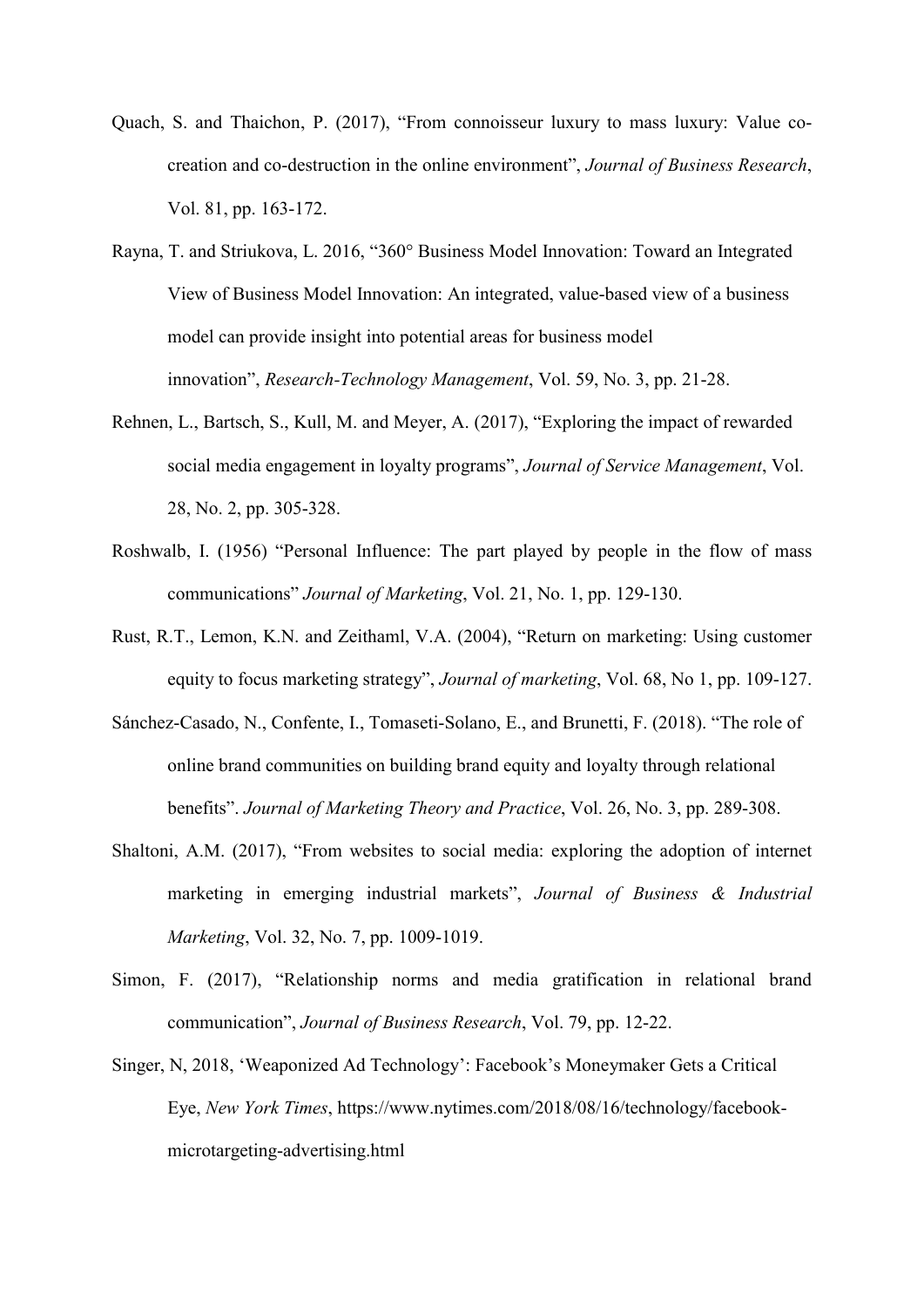- Sridhar, S. and Srinivasan, R. (2012), "Social influence effects in online product ratings", *Journal of Marketing*, Vol. 76, No. 5, pp. 70-88.
- Statista (2018), "Global digital population as of July 2018", *Statista*, accessed 12 September 2018, from<https://www.statista.com/statistics/617136/digital-population-worldwide/>
- Steinberg, M. and Plank, R.E. (1987), "Expert systems: the integrative sales management tool of the future", *Journal of the Academy of Marketing Science*, Vol.15, No. 2, pp. 55-62.
- Stephen, A.T. and Toubia, O. (2010), "Deriving value from social commerce networks", *Journal of marketing research*, Vol. 47, No. 2, pp. 215-228.
- Thaichon, P. (2017), "Consumer socialization process: The role of age in children's online shopping behaviour", *Journal of Retailing and Consumer Services*, Vol. 34, No. 1, pp. 38-47.
- Thaichon, P., Surachartkumtonkun, J., Quach, S., Weaven, S. and Palmatier, R.W. (2018), "Hybrid sales structures in the age of e-commerce", *Journal of Personal Selling & Sales Management*, Vol. 38, No.3, pp. 277-302.
- Thompson, C. J. and Arsel, Z. (2004), "The Starbucks brandscape and consumers' (anticorporate) experiences of glocalization", *Journal of consumer research*, Vol. 31, No. 3, pp. 631-642.
- Tiwana, A.B. (1998), "Interdependency factors influencing the World Wide Web as a channel of interactive marketing", *Journal of Retailing and Consumer Services*, Vol. 5, No. 4, pp. 245-253.
- Trainor, K. J., Andzulis, J. M., Rapp, A., and Agnihotri, R. (2014). "Social media technology usage and customer relationship performance: A capabilities-based examination of social CRM". *Journal of Business Research*, *67*(6), 1201-1208.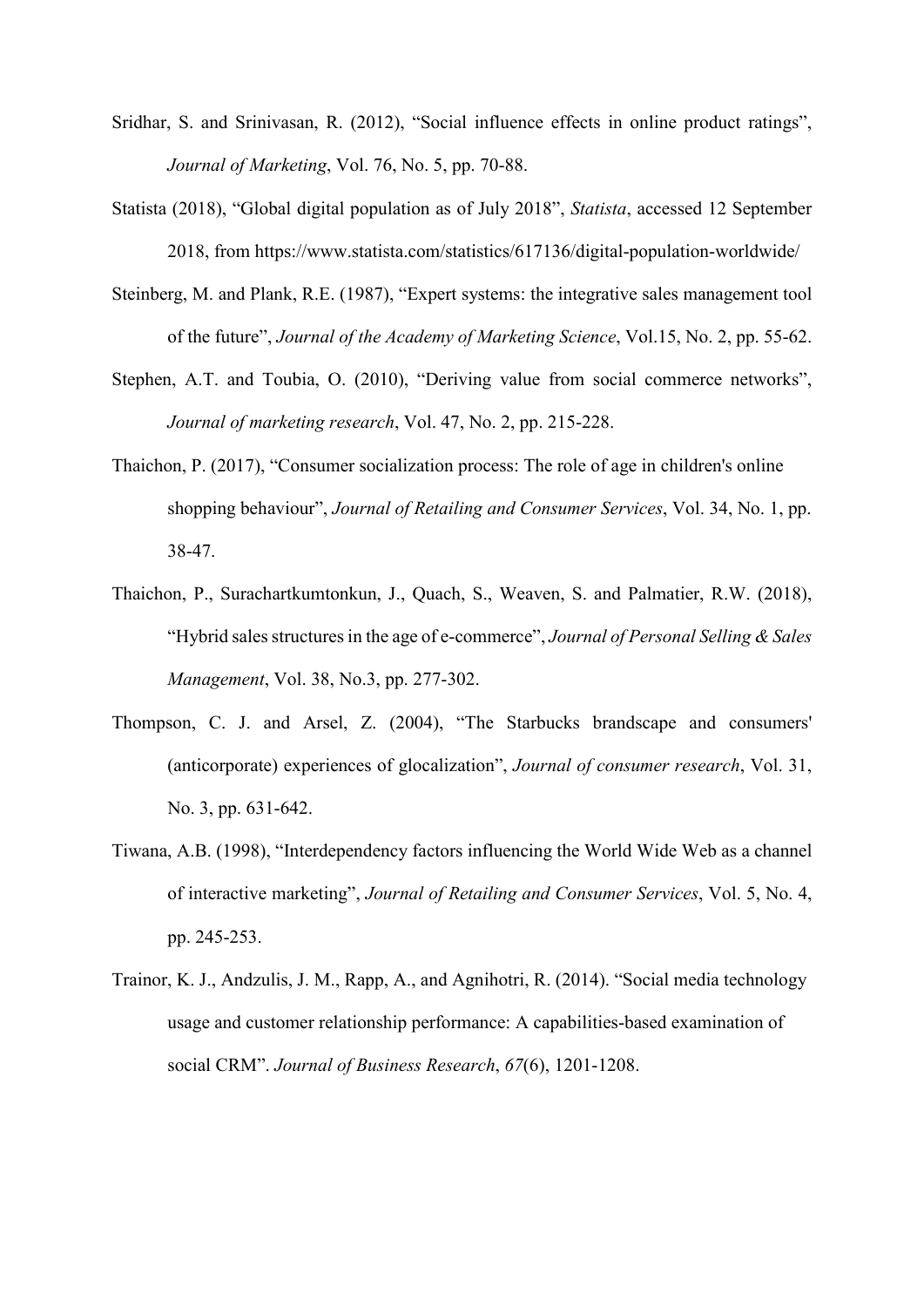- van Dieijen, M., Borah, A., Tellis, G. J., and Franses, P. H. (2019). "Big Data Analysis of Volatility Spillovers of Brands across Social Media and Stock Markets". *Industrial Marketing Management*.
- Vargo, S.L. and Lusch, R.F. (2004), "Evolving to a new dominant logic for marketing", *Journal of Marketing*, Vol. 68, No. 1, pp. 1-17.
- Walsh, G., Hennig-Thurau, T., Sassenberg, K., and Bornemann, D. (2010). "Does relationship quality matter in e-services? A comparison of online and offline retailing". *Journal of Retailing and Consumer Services*, *17*(2), 130-142.
- Wang, Y., and Li, D. (2013). "Testing the moderating effects of toolkits and user communities in personalization: The case of social networking service". *Decision Support Systems*, Vol. 55, No.1, pp. 31-42.
- Wang, Y., Hsiao, S.H., Yang, Z. and Hajli, N. (2016), "The impact of sellers' social influence on the co-creation of innovation with customers and brand awareness in online communities", *Industrial Marketing Management*, Vol. 54, No. 1, pp. 56-70.
- Wang, Z., and Kim, H. G. (2017). "Can social media marketing improve customer relationship capabilities and firm performance? dynamic capability perspective". *Journal of Interactive Marketing*, Vol. 39, pp. 15-26.
- Weiber, R. and Kollmann, T. (1998), "Competitive advantages in virtual marketsperspectivesof 'information-based marketing' in cyberspace", *European Journal of Marketing*, Vol. 32, No. 7/8, pp. 603-615.
- Yuan, Y., Caulkins, J.P. and Roehrig, S. (1998), "The relationship between advertising and content provision on the Internet", *European Journal of Marketing*, Vol. 32, No. 7/8, pp. 677-687.